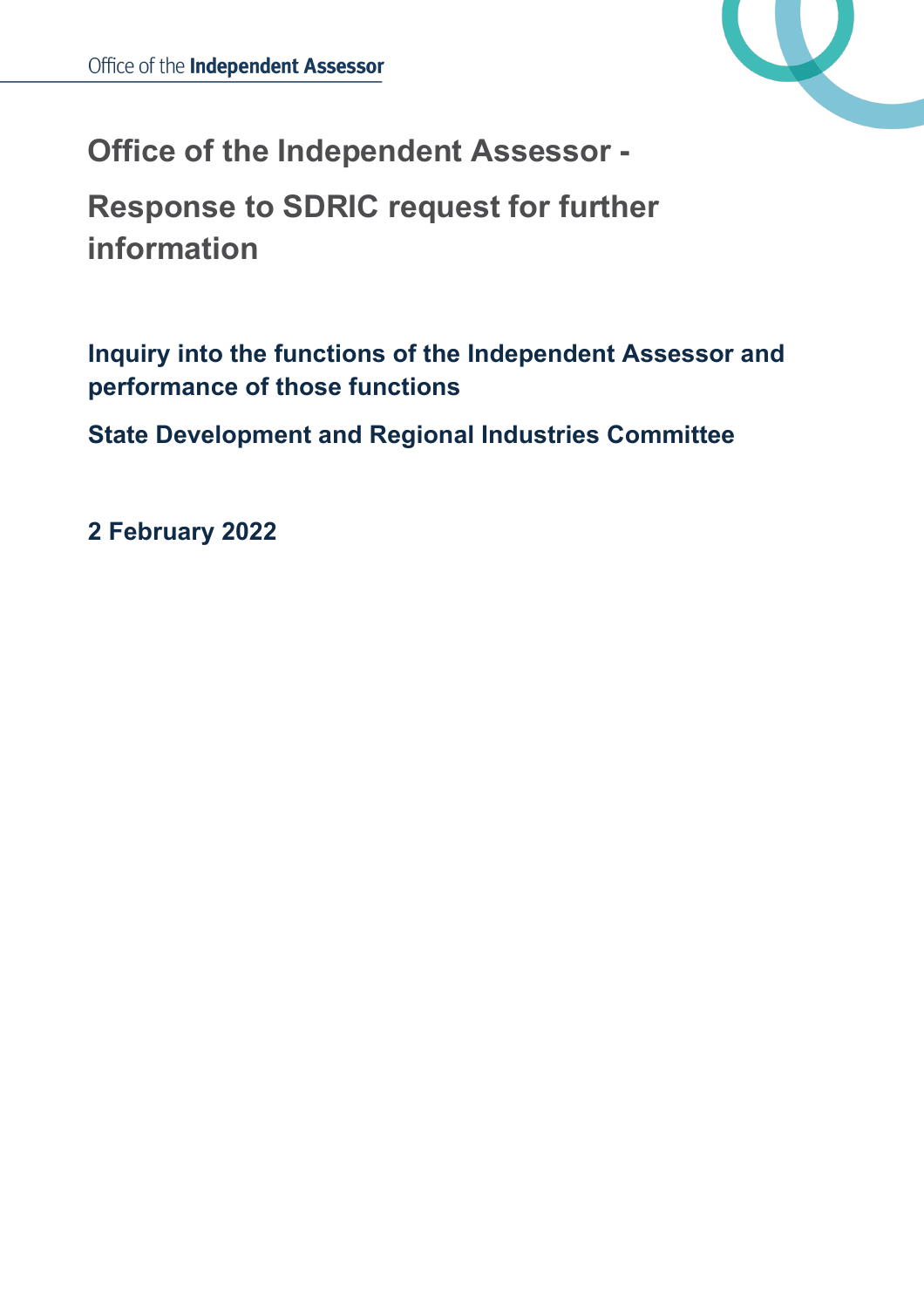

# Contents

| COUNCILLOR RESPONDS TO AN INAPPROPRIATE CONDUCT COMPLAINT WITH LEGAL REPRESENTATION  5      |  |
|---------------------------------------------------------------------------------------------|--|
|                                                                                             |  |
| ADDITIONAL COSTS ARISING OUT OF THE INVOLVEMENT OF LAWYERS IN COUNCILLOR CONDUCT MATTERS  9 |  |
| IMPACT OF INTEGRITY COMMISSIONER WITHDRAWING FROM PROVIDING ADVICE TO COUNCILLORS           |  |
|                                                                                             |  |
|                                                                                             |  |
|                                                                                             |  |
|                                                                                             |  |
|                                                                                             |  |
|                                                                                             |  |
|                                                                                             |  |
|                                                                                             |  |
|                                                                                             |  |
|                                                                                             |  |
|                                                                                             |  |
|                                                                                             |  |
|                                                                                             |  |
| Impact of increasing evidentiary standards and standard of proof on investigations 16       |  |
|                                                                                             |  |
|                                                                                             |  |
|                                                                                             |  |
|                                                                                             |  |
|                                                                                             |  |
|                                                                                             |  |
|                                                                                             |  |
|                                                                                             |  |
|                                                                                             |  |
|                                                                                             |  |
|                                                                                             |  |
|                                                                                             |  |
|                                                                                             |  |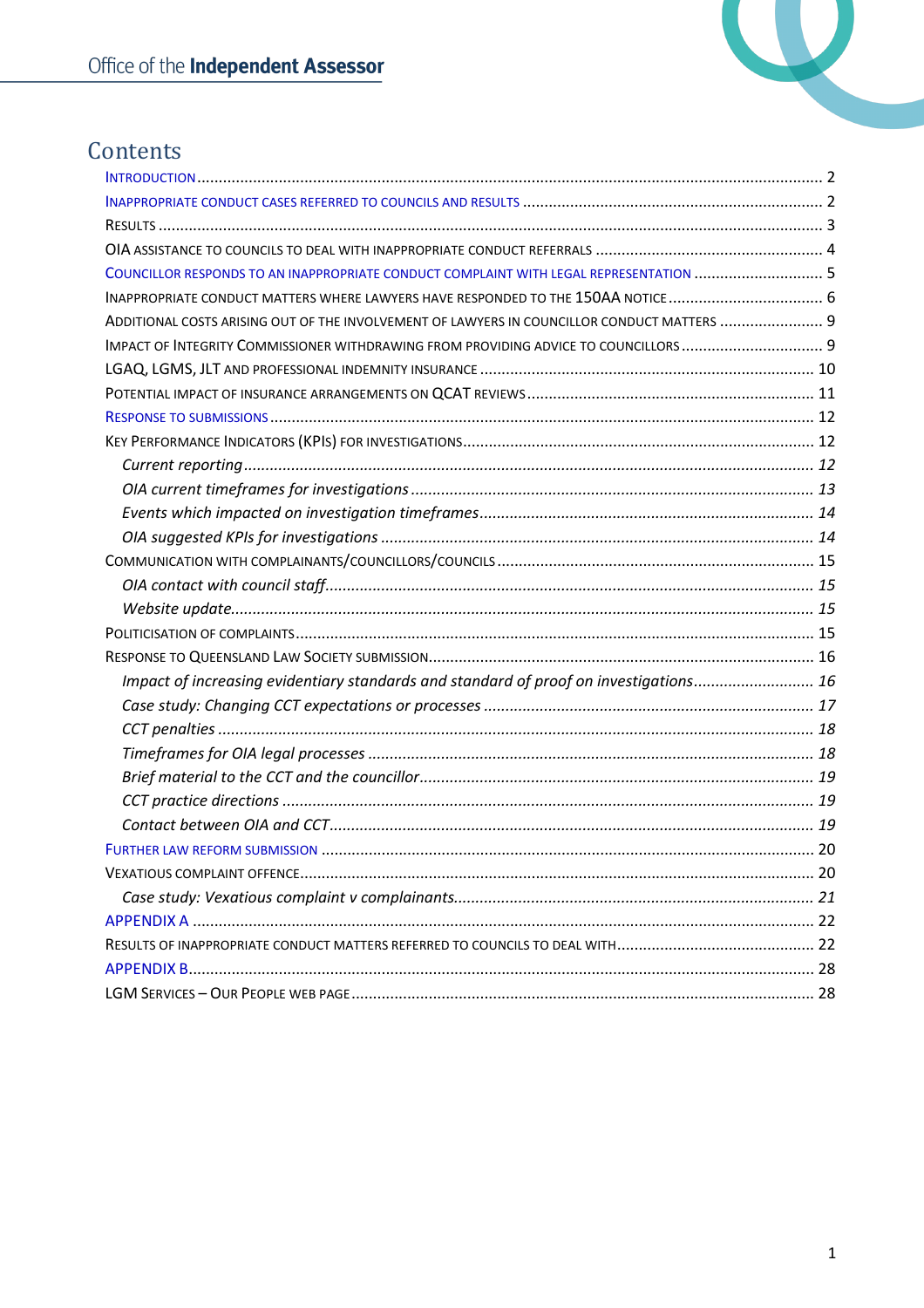

# <span id="page-2-0"></span>**Introduction**

The OIA provides the following in response to the Committee's request for further information on:

- $-$  How many inappropriate conduct cases have been referred to councils to resolve and which councils have these been referred to? What was the results of these referrals?
- Further examples of where a councillor has responded to an inappropriate conduct complaint with legal representation
- $-$  Issues raised in publicly available submissions to the Inquiry

This submission also contains a further recommendation for law reform pursuant to terms of reference three of the Committee's Inquiry.

# <span id="page-2-1"></span>**Inappropriate conduct cases referred to councils and results**

**Summary: Since its establishment the OIA has received 996 complaints about inappropriate conduct. Following a robust triage process, 105 matters have been referred to local government to deal with. The outcome of these referrals have not been consistent across councils and have raised concerns about whether inappropriate conduct matters are being dealt with effectively.**

Inappropriate conduct is a breach of the code of conduct, a council policy, procedure or council resolution. It is assessed by the OIA but investigated and dealt with by councils across Queensland.

From the OIA's records since establishment to 28 January 2022, the OIA has received 1,081 allegations of inappropriate conduct arising out of 996 separate complaints.

Following initial assessment of these complaints, 212 section 150AA notices were issued to councillors as of 10 January 2022. This is the process required under the Local Government Act (LG Act) to provide a councillor with the opportunity to have a say before any decision is made whether to refer a matter to council to investigate and resolve.

Following consideration of the councillor's response, either by legal counsel or direct from the councillor, [1](#page-2-2)05 matters<sup>1</sup> were referred to councils to investigate and resolve.

This is indicative of the OIA's robust triage process for inappropriate conduct, consistent with the assessment outcomes for misconduct matters.

The OIA has tracked data for 105 inappropriate conduct matters which were referred to councils to be investigated and resolved. See **Appendix A** for the list of inappropriate conduct matters referred to councils and outcomes since the OIA's establishment to 10 January 2022.

Note, that this table does not capture every inappropriate conduct outcome, as there are many instances where councils do not respond to OIA requests to be advised of the outcome. This information is provided subject to this proviso.

<span id="page-2-2"></span><sup>1</sup> On occasion, a 150AA notice may combine two or more complaints about the same or similar conduct.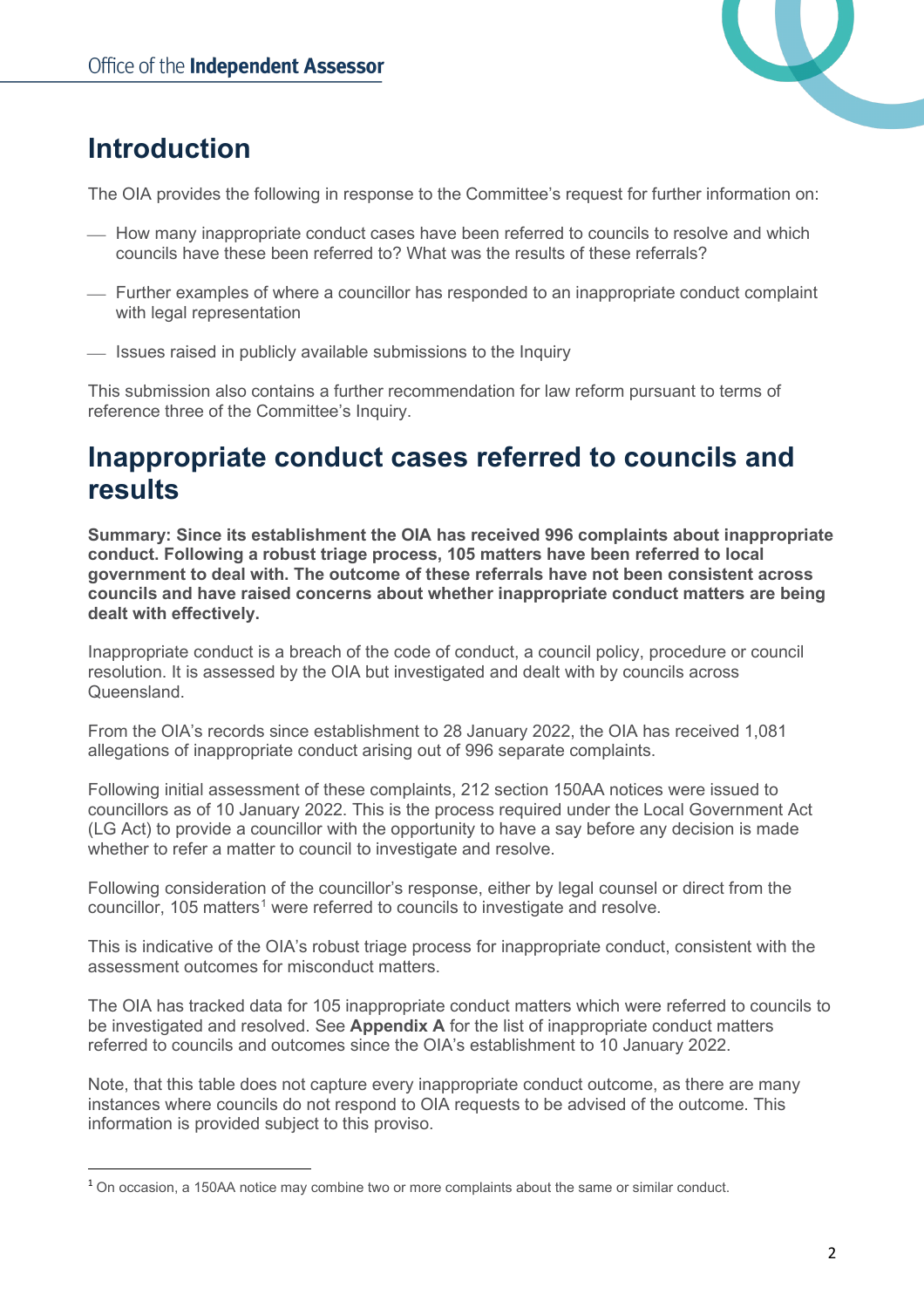

## <span id="page-3-0"></span>**Results**

**Out of 105 inappropriate conduct matters referred to councils, 31 per cent have been sustained or resolved through an alternative dispute resolution.**

**Table: OIA data on the results of inappropriate conduct complaint referrals to councils**

| <b>Outcome</b>                                                 | <b>Number</b>  |
|----------------------------------------------------------------|----------------|
| Sustained                                                      | 29             |
| Not sustained                                                  | 24             |
| Alternate dispute resolution                                   | $\overline{4}$ |
| Withdrawn by complainant after referral to Local<br>Government | 5              |
| Dismissed by OIA <sup>2</sup>                                  | 1              |
| Referred back to OIA <sup>3</sup>                              | 1              |
| No response from council                                       | 16             |
| On going                                                       | 25             |

From this data, 31 per cent of referrals are sustained or resolved through an alternative dispute resolution process by the council, 23 per cent are not sustained. The OIA has been unable to establish the outcome in 15 per cent of matters which were referred to councils approximately more than 12 months ago, while other matters, sent more recently, are awaiting resolution at councils.

By comparison, following the OIA full investigation and legal process for misconduct matters, in the last three years the CCT has decided 61 matters and 80 per cent of those matters were wholly or partially sustained.

In terms of penalties, in many matters the councillor was issued with a reprimand. On occasions the orders included counselling, training, a public apology or to reimburse costs of a local government.

<span id="page-3-1"></span><sup>&</sup>lt;sup>2</sup> Councillor did not respond to a section 150AA notice. Following referral to local government OIA became aware that the councillor had been impacted by floods and had not had access to council emails. Section 150AA withdrawn, councillor's response obtained and considered, complaint dismissed.

<span id="page-3-2"></span><sup>&</sup>lt;sup>3</sup> If during the course of an inappropriate conduct investigation misconduct is identified, the council must refer the matter back to the OIA to deal with.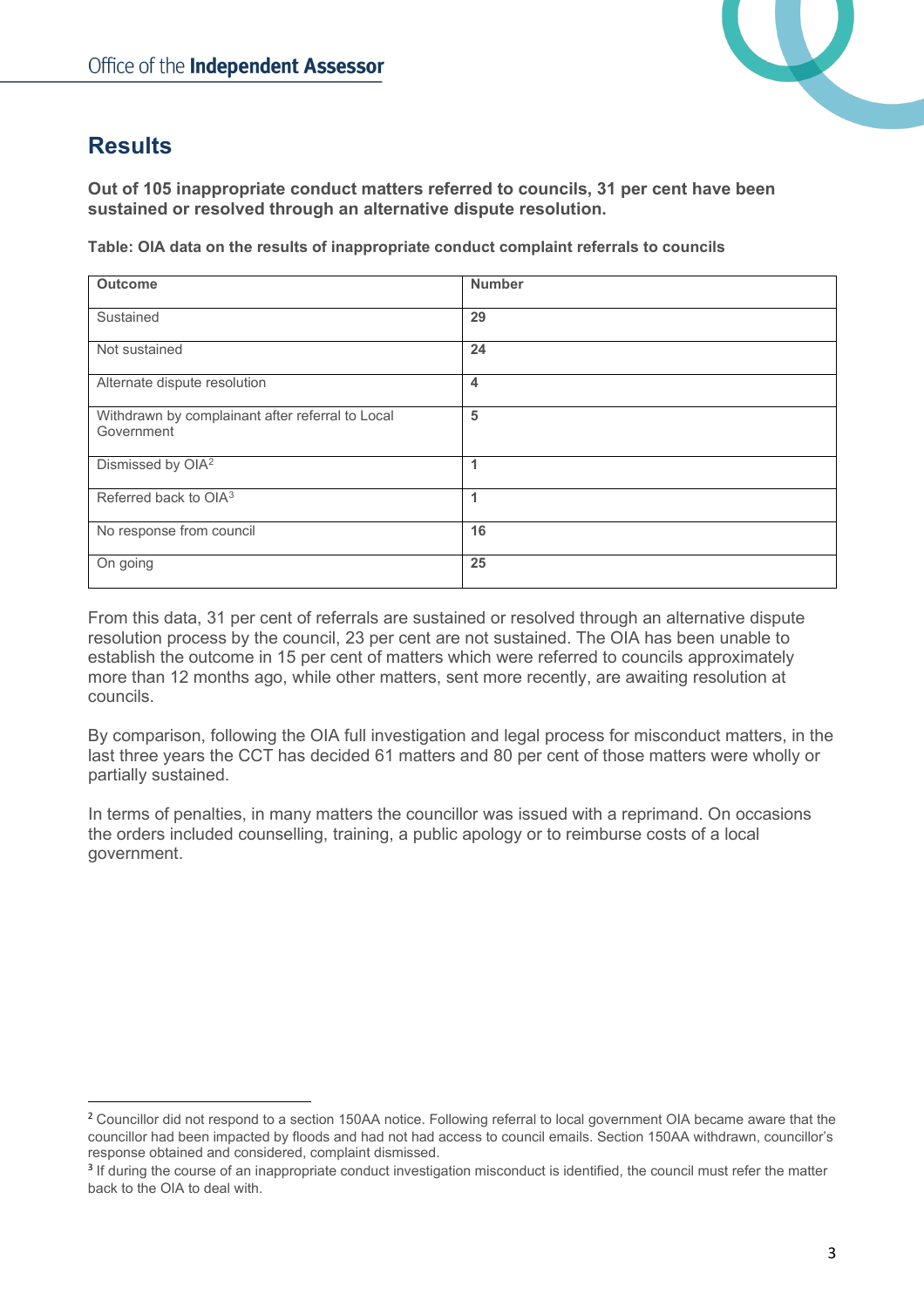

## <span id="page-4-0"></span>**OIA assistance to councils to deal with inappropriate conduct referrals**

**In 2019-20 only 15 per cent of inappropriate conduct complaints were finalised by local governments. In 2020, the OIA introduced a range of strategies to assist councils to deal with inappropriate conduct matters more effectively.** 

**Consequently in 2020-21, 53 per cent of inappropriate conduct matters were finalised by councils. However, issues remain around the effectiveness of the current inappropriate conduct scheme.** 

To assist councils to deal with inappropriate conduct referrals the OIA delivered a series of strategies in September 2020.

The strategies included the identification of a panel of external investigators who could assist councils by quickly and independently investigating allegations. The OIA conducted a workshop with the panel members to facilitate a uniform approach to investigations and application of the Code of Conduct. A template investigation report was agreed to support timely, proportionate investigations that complied with natural justice and best practice.

To assist councillors to determine an appropriate sanction when an allegation is substantiated, the OIA also provided a decision-making matrix which was developed by the interim Logan City Council in 2019 in consultation with the OIA. This was shared with all councils in 2020 and updated in 2021.

A further initiative was introduced in 2021 to assist First Nations councillors. A six-month 'telephone trial' was undertaken giving councillors the option to respond to OIA notices by phone, rather than in writing, when they became the subject of an inappropriate conduct complaint. The trial recognised the challenges faced in reliably accessing the internet and devices in remote communities and has supported indigenous councillors to engage in the process.

The effectiveness of the OIA's initiatives were demonstrated in 2020-21, when 53 per cent of inappropriate conduct matters were finalised representing a significant improvement on 2019-20 when only 15 per cent of inappropriate conduct complaints were finalised by local governments.

While there have been improvements, currently there are a number of features of the inappropriate conduct scheme which are impacting on its effectiveness including;

- A reluctance amongst councillors to sit in judgment of their peers or to substantiate a conduct allegation against another councillor
- The impact of alliances or fractured relationships between councillors on objectivity, fairness and consistency
- $-$  Issues surrounding compliance with council investigation policies and natural justice provisions
- Dealing with inappropriate conduct at council meetings and conflicts of interest
- Matters referred back to local government that do not appear to have been dealt with at all.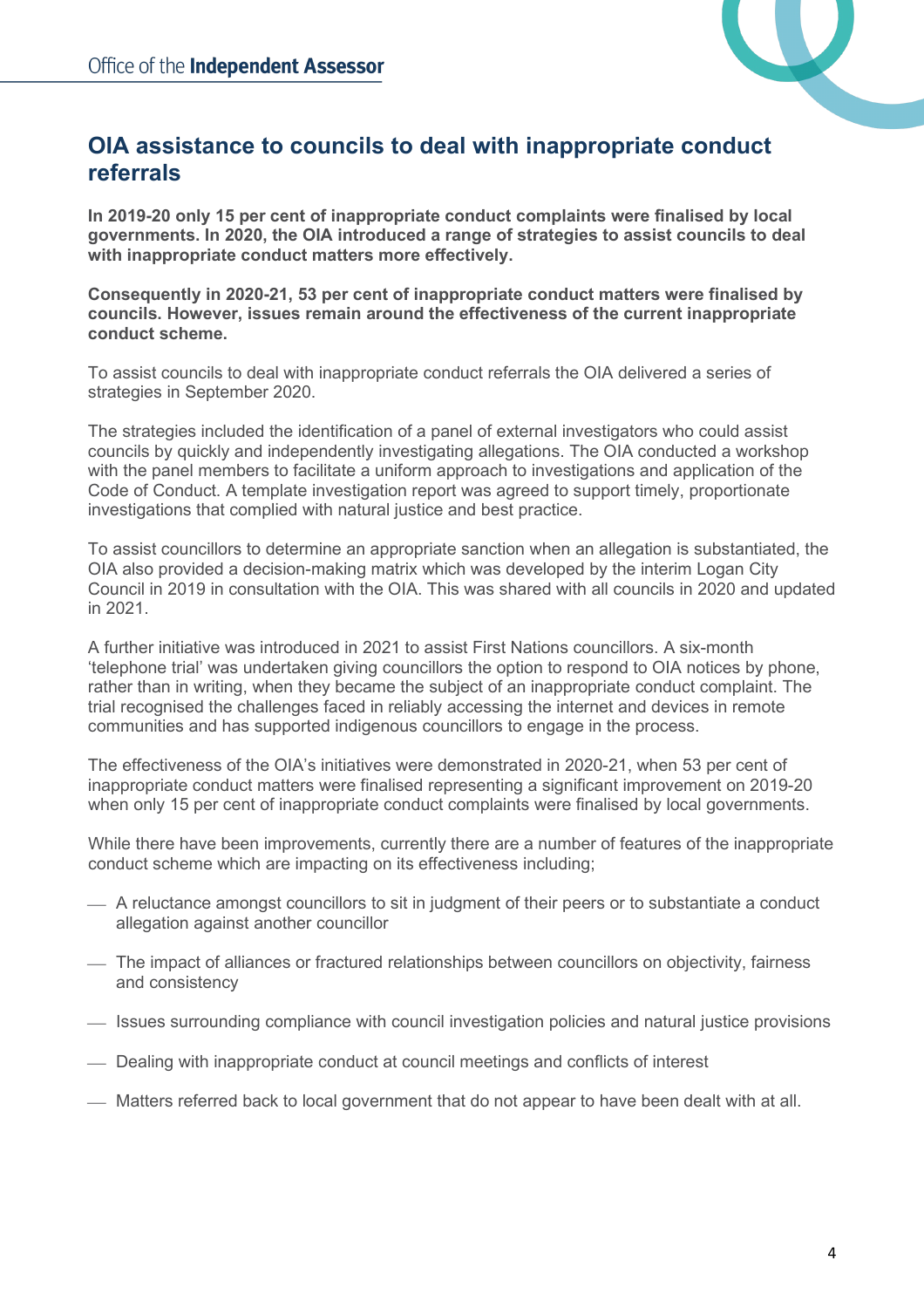

# <span id="page-5-0"></span>**Councillor responds to an inappropriate conduct complaint with legal representation**

#### **Summary: Legal representatives responded to 14.6 per cent of 150AA notices issued in respect of possible inappropriate conduct.**

Inappropriate conduct is low level conduct.

The OIA sent 212 150AA notices to councillors requesting an initial response to an inappropriate conduct complaint. On 31 occasions (14.6 per cent) it was responded to by lawyers engaged by the councillor.

#### **Table: Origin of response to 150AA notice for suspected inappropriate conduct matters**

| Total 150AA notices issued for suspected inappropriate conduct matters | 212 |
|------------------------------------------------------------------------|-----|
| (Note: At times, one notice covers a number of similar complaints)     |     |
| Direct response received from the councillor                           | 156 |
| Direct response from councillor by telephone                           |     |
| Response from lawyer/legal firm representing the councillor            | 31  |
| No response received                                                   | 18  |

#### **Table: Legal firms engaged in response to inappropriate conduct 150AA notices**

| Bennett & Philp Lawyers             | $\overline{2}$ |
|-------------------------------------|----------------|
| <b>Bottoms English Lawyers</b>      | 1              |
| <b>Butler McDermott Lawyers</b>     | 1              |
| Gilshenan & Luton Lawyers           | 9              |
| Gnech & Assoc                       | 1              |
| <b>Holt Lawyers</b>                 | 5              |
| King and Co                         | 9              |
| <b>Macpherson Kelley Solicitors</b> | 1              |
| Reveal Legal                        | 1              |
| Robert & Faith Legal Practice       | 1              |

**Table: Councils where councillors have engaged legal representatives to respond to section 150AA notices re possible inappropriate conduct**

| Southern Downs |  |
|----------------|--|
| Cairns         |  |
| Mornington     |  |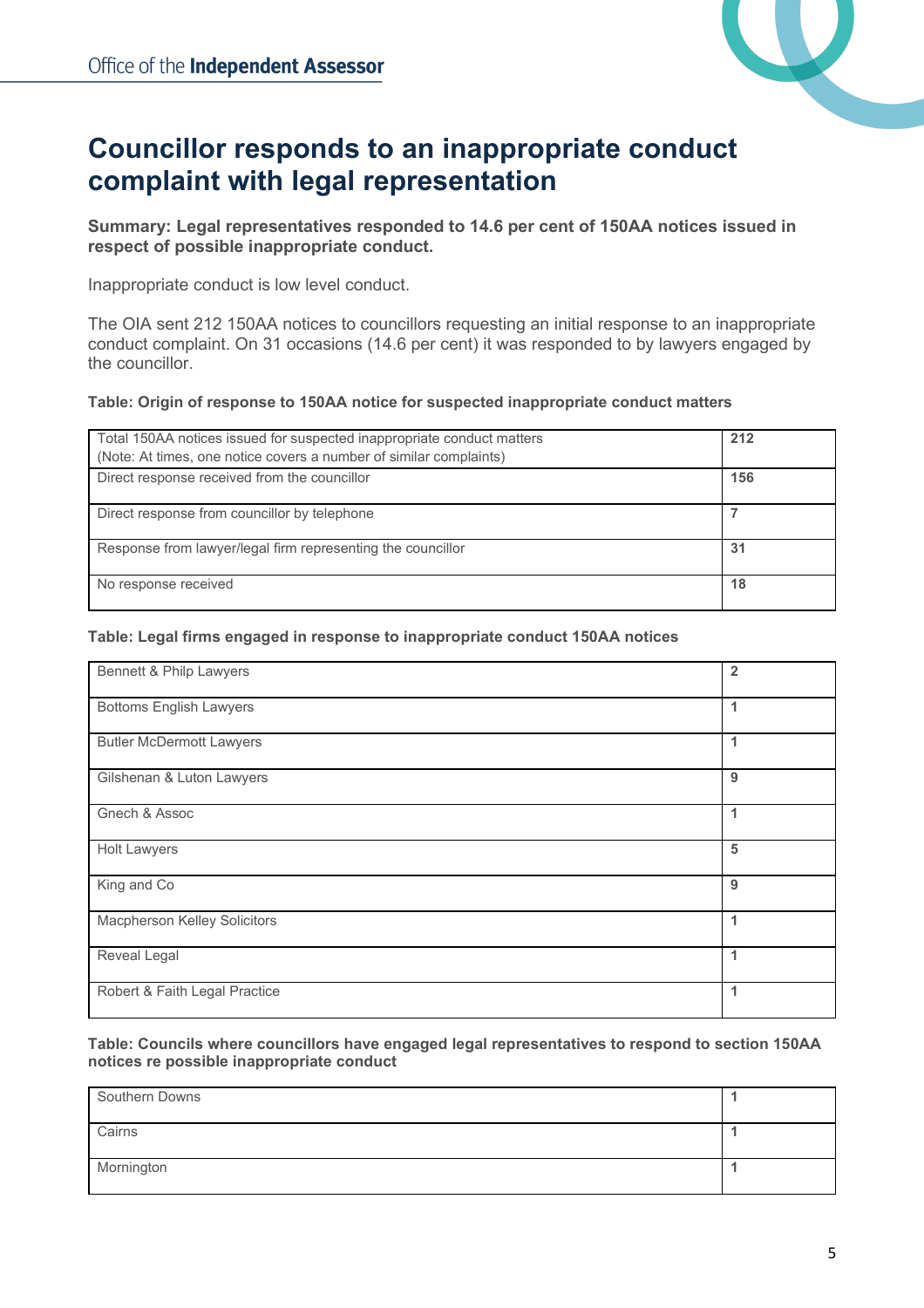

| <b>Gold Coast</b> | 10                   |
|-------------------|----------------------|
| Sunshine Coast    | $\overline{2}$       |
| Townsville        | $\overline{2}$       |
| Moreton Bay       | $\overline{4}$       |
| Bundaberg         | $\blacktriangleleft$ |
| <b>Brisbane</b>   | $\overline{7}$       |
| Cloncurry         | -1                   |
| <b>Barcaldine</b> | $\blacktriangleleft$ |

## <span id="page-6-0"></span>**Inappropriate conduct matters where lawyers have responded to the 150AA notice**

**Table: 31 examples of inappropriate conduct matters where legal representation was engaged in response to a section 150AA notice**

| <b>Date Complaint</b><br>received | Council               | <b>Legal services</b><br><b>Summary of complaint</b><br>allegation<br>provided |                                                                                                 | <b>OIA assessment</b><br>outcome                                                                       |
|-----------------------------------|-----------------------|--------------------------------------------------------------------------------|-------------------------------------------------------------------------------------------------|--------------------------------------------------------------------------------------------------------|
| 17/12/2018                        | Sunshine Coast        | King and Co                                                                    | Abusive email to a resident                                                                     | No further action -<br>section 150Y(b)(i) - not<br>inappropriate conduct<br>(IC) or misconduct<br>(MC) |
| 30/12/2018                        | Cloncurry             | King and Co                                                                    | Vindictive behaviour towards<br>another councillor                                              | No further action -<br>section 150Y(b)(i) - not<br>IC or MC                                            |
| 16/01/2019                        | <b>Gold Coast</b>     | Gilshenan &<br>I uton                                                          | Media comments relating to<br>resident's complaints                                             | Referred to local<br>government                                                                        |
| 21/01/2019                        | <b>Gold Coast</b>     | <b>Holt Lawyers</b>                                                            | Using official council letterhead<br>to promote one business over<br>other businesses           | Referred to local<br>government                                                                        |
| 6/02/2019                         | <b>Southern Downs</b> | Macpherson<br>Kelley                                                           | Not acknowledging/<br>disrespecting majority<br>decisions of council during<br>media interviews | Referred to local<br>government                                                                        |
| 10/02/2019                        | <b>Gold Coast</b>     | Robert & Faith<br>Legal Practice                                               | Used ratepayers' resources to<br>promote political and campaign<br>activity                     | No further action -<br>section 150Y(b)(iii) -<br>unjustifiable use of<br>resources                     |
| 28/02/2019                        | Moreton Bay           | King and Co                                                                    | Discussing council staff<br>tenures and performance with<br>external parties.                   | Referred to local<br>government                                                                        |
| 22/03/2019                        | Sunshine Coast        | <b>Butler McDermott</b><br>Lawyers                                             | Abusive behaviour toward<br>council staff                                                       | Referred to local<br>government                                                                        |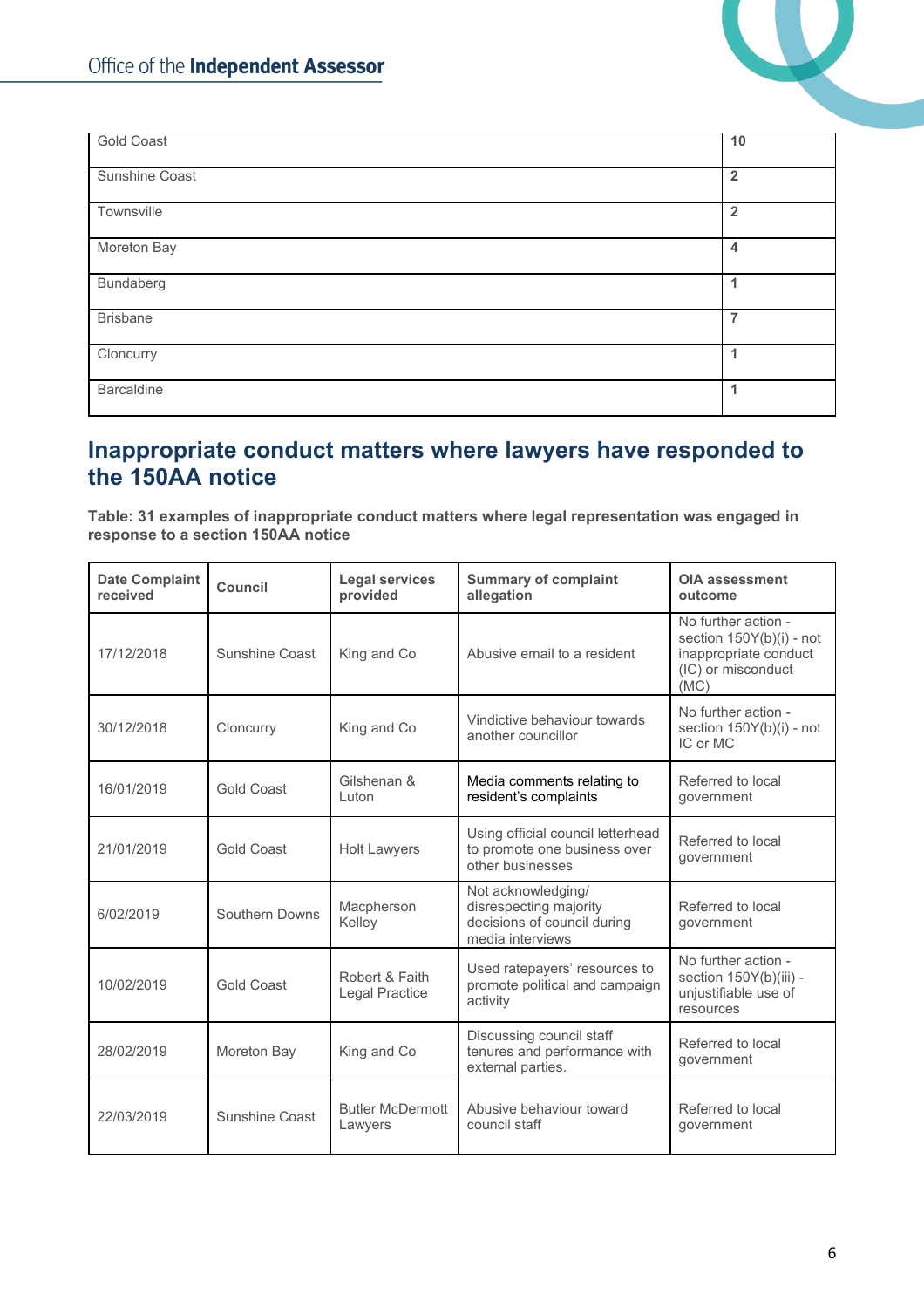

| <b>Date Complaint</b><br>received | <b>Legal services</b><br><b>Summary of complaint</b><br>Council<br>provided<br>allegation |                            | OIA assessment<br>outcome                                                                                                                     |                                                                                      |
|-----------------------------------|-------------------------------------------------------------------------------------------|----------------------------|-----------------------------------------------------------------------------------------------------------------------------------------------|--------------------------------------------------------------------------------------|
| 6/06/2019                         | <b>Gold Coast</b>                                                                         | <b>Holt Lawyers</b>        | Sending a rude email based on<br>false allegations to another<br>councillor                                                                   | Referred to local<br>government                                                      |
| 8/08/2019                         | <b>Gold Coast</b>                                                                         | Bennett & Philp<br>Lawyers | Making public comments about<br>a complaint about another<br>councillor's conduct                                                             | No further action -<br>section 150Y(b)(i) - not<br>IC or MC                          |
| 19/08/2019                        | Moreton Bay                                                                               | Gilshenan &<br>Luton       | Undisclosed relationship within<br>Council and impact on decision<br>making                                                                   | Dismissed after 150AA<br>response - section<br>$150Y(b)(i)$ - not IC or<br><b>MC</b> |
| 19/08/2019                        | Moreton Bay                                                                               | King and Co                | Undisclosed relationship within<br>council and impact on decision<br>making                                                                   | Dismissed after 150AA<br>response - section<br>150Y(b)(i) - not IC or<br><b>MC</b>   |
| 16/09/2019                        | <b>Gold Coast</b>                                                                         | Gnech and<br>Associates    | Failure to moderate<br>defamatory and offensive<br>comments on official Facebook<br>page                                                      | Referred to local<br>government                                                      |
| 15/02/2020                        | <b>Gold Coast</b>                                                                         | <b>Holt Lawyers</b>        | Blocking a resident from the<br>official councillor Facebook<br>account                                                                       | Dismissed - section<br>$150X(a)(ii)$ - not IC or<br><b>MC</b>                        |
| 17/04/2020                        | Bundaberg                                                                                 | Gilshenan &<br>Luton       | Breach of media policy                                                                                                                        | Referred to local<br>government                                                      |
| 7/05/2020                         | <b>Gold Coast</b>                                                                         | <b>Holt Lawyers</b>        | Inaccurate comments in a<br>letter published in media<br>targeting other councillors                                                          | No further action -<br>section 150Y(b)(iii) -<br>unjustifiable use of<br>resources   |
| 28/08/2020                        | Moreton Bay                                                                               | King and Co                | Abusive and offensive<br>language to staff at a private<br>business using councillor email                                                    | Referred to local<br>government                                                      |
| 16/09/2020                        | Cairns                                                                                    | King and Co                | Regular belittling and abuse of<br>residents via Facebook                                                                                     | Referred to local<br>government                                                      |
| 3/11/2020                         | <b>Brisbane</b>                                                                           | Gilshenan &<br>Luton       | Threats to another councillor                                                                                                                 | No further action -<br>section 150Y(b)(iii) -<br>unjustifiable use of<br>resources   |
| 30/11/2020                        | Townsville                                                                                | Gilshenan &<br>Luton       | Offensive language misuse of<br>position as councillor                                                                                        | Dismissed - section<br>$150X(a)(ii)$ - not IC or<br><b>MC</b>                        |
| 16/03/2021                        | <b>Barcaldine</b>                                                                         | King and Co                | Public comments about how<br>council would respond to public<br>health strategy led by a HHS                                                  | Investigated as<br>possible misconduct                                               |
| 31/03/2021                        | <b>Gold Coast</b>                                                                         | <b>Holt Lawyers</b>        | Media comments said to<br>involve racial stereotyping                                                                                         | Referred to local<br>government                                                      |
| 1/04/2021                         | Townsville                                                                                | King and Co                | Derogatory comments about a<br>federal member of parliament<br>made to media that were<br>purported to have been made<br>on behalf of council | No further action -<br>section 150Y(b)(iii) -<br>unjustifiable use of<br>resources   |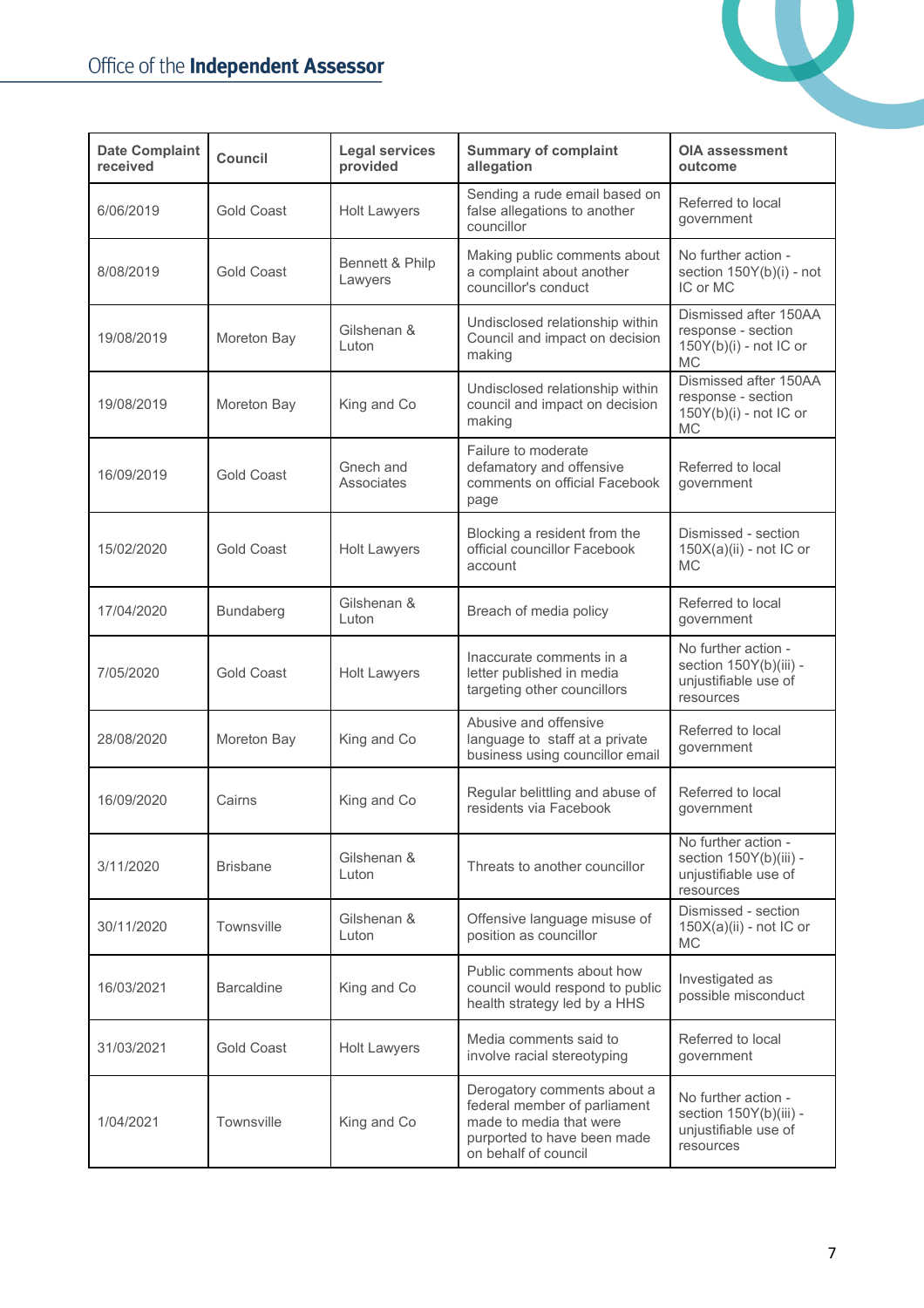

| <b>Date Complaint</b><br>received | Council           | <b>Legal services</b><br><b>Summary of complaint</b><br>provided<br>allegation |                                                                                            | <b>OIA assessment</b><br>outcome                            |
|-----------------------------------|-------------------|--------------------------------------------------------------------------------|--------------------------------------------------------------------------------------------|-------------------------------------------------------------|
| 5/05/2021                         | <b>Brisbane</b>   | Reveal legal                                                                   | Being subject to four orders of<br>unsuitable meeting conduct<br>within 12 months          | Referred to local<br>government                             |
| 15/07/2021                        | <b>Brisbane</b>   | Gilshenan &<br>Luton                                                           | Disrespectful behaviour<br>following the passing of a state<br>member                      | Dismissed - section<br>$150X(a)(ii)$ - not IC or<br>MC.     |
| 26/08/2021                        | <b>Brisbane</b>   | Gilshenan &<br>Luton                                                           | Inappropriate behaviour toward<br>a resident at a community<br>function                    | Referred to local<br>government                             |
| 26/08/2021                        | <b>Brisbane</b>   | King and Co                                                                    | Failure to deal with another<br>councillor's unsuitable meeting<br>conduct                 | Dismissed - section<br>150X(a)(ii) - not IC or<br><b>MC</b> |
| 1/09/2021                         | <b>Brisbane</b>   | Gilshenan &<br>I uton                                                          | Breach of the Act through an<br>email attempting to direct<br>council staff                | Referred to local<br>government                             |
| 17/09/2021                        | <b>Brisbane</b>   | Gilshenan &<br>I uton                                                          | Failure to appropriately<br>respond to a resident's<br>concerns about a planning<br>matter | Dismissed - section<br>150X(b)(i) - vexatious               |
| 15/10/2021                        | Mornington        | <b>Bottoms English</b><br>Lawyers                                              | Obscene posts on Facebook                                                                  | Referred to local<br>government                             |
| 16/11/2021                        | <b>Gold Coast</b> | Bennett & Philp<br>Lawyers                                                     | Obscene language in message<br>sent to member of public                                    | Referred to local<br>government                             |

**Note:** When a complaint is received from, or information is referred, by the CEO or a councillor, a decision to take no further action is made under section 150Y. There is no option to take no further action under section 150Y because it is not in the public interest. This ground for dismissing a complaint is limited to complaints from members of the public under section 150X.

Two legal submissions have been received in response to a section 150AA notice of possible inappropriate conduct where the implied right to freedom of political expression has been raised as a response to a complaint received.

**Table: Matters where legal counsel raise implied right to freedom of political expression**

| 16/03/2021 | <b>Barcaldine</b> | King and Co | Public comments about how<br>council would respond to a<br>public health strategy led by a<br><b>HHS</b>                                    | Investigated as possible<br>misconduct                                             |
|------------|-------------------|-------------|---------------------------------------------------------------------------------------------------------------------------------------------|------------------------------------------------------------------------------------|
| 1/04/2021  | Townsville        | King and Co | Derogatory comments about a<br>federal member of parliament<br>made to media that were alleged<br>to have been made on behalf of<br>council | No further action -<br>section 150Y(b)(iii) -<br>unjustifiable use of<br>resources |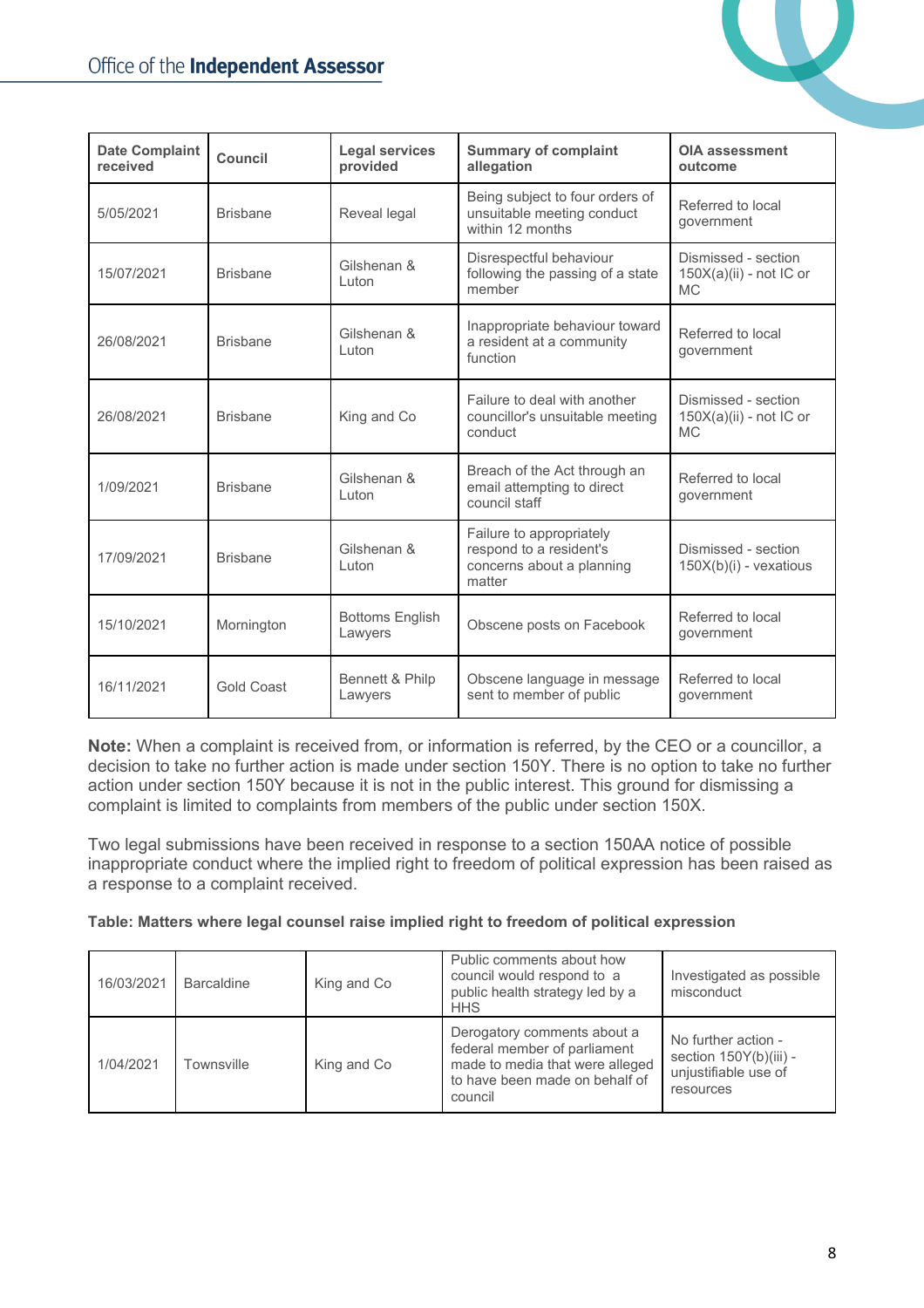

## <span id="page-9-0"></span>**Additional costs arising out of the involvement of lawyers in councillor conduct matters**

**While the OIA's costs in regulating the scheme are modest, the indemnity insurance arrangements provided by the LGAQ as trustee for LGM Services, and the increased engagement of lawyers, have resulted in significant legal expenditure that is being met by councils/ratepayers.**

The OIA's costs have been calculated in 2020-21 as \$380 per assessment and \$2,704 per investigation. A costing is not currently captured for preparing and progressing matters before the CCT or the Queensland Civil and Administrative Tribunal (QCAT) but given the limited number of OIA legal staff it is likely that this cost is modest.

Councillors have however been engaging legal representation to:

- Obtain advice generally on conduct matters particularly the conflict of interest provisions.
- Prepare submissions or responses to the OIA following statutory natural justice processes in section 150AA of the LG Act (for both inappropriate conduct and misconduct).
- In making written submissions to the CCT on disciplinary matters. The majority of matters are decided on the basis of written submissions, with no requirement for lawyers to appear.
- $\equiv$  In a small number of cases lawyers appear before the CCT on contested hearings.
- Lawyers are retained by councillors to prepare and progress review proceedings in QCAT which appears to require significant legal input in preparing submissions and appearances.

## <span id="page-9-1"></span>**Impact of Integrity Commissioner withdrawing from providing advice to councillors**

**Councillors more than any other level of government are involved in high-value, highvolume and high-frequency decision making. Legislation is complex so councillors need access to reliable consistent advice that they can act on.** 

**The Integrity Commissioner previously provided a high volume of advice, free of charge, to councillors but withdrew from this area in 2020.**

The increased use of lawyers to obtain legal advice generally is likely a result of two events amendments to the conflict of interest provisions in October 2020 and the subsequent decision of the Queensland Integrity Commissioner (QIC) to decline, under section 21(4), from providing advice to individual councillors and mayors on how the new conflict of interest provisions might apply.

The Integrity Commissioner experienced high levels of demand for advice from mayors and councillors when they were nominated as 'designated persons' under the 15(1)(h) of the *Integrity Act 2009.* Between February 2018 and December 2021 the Commissioner received 425 requests for advice (refer to page 6, second last paragraph of [QIC submission\)](https://documents.parliament.qld.gov.au/com/SDRIC-F506/IIA-9981/submissions/00000039.pdf).

Councillors were not charged for advice from the Integrity Commissioner.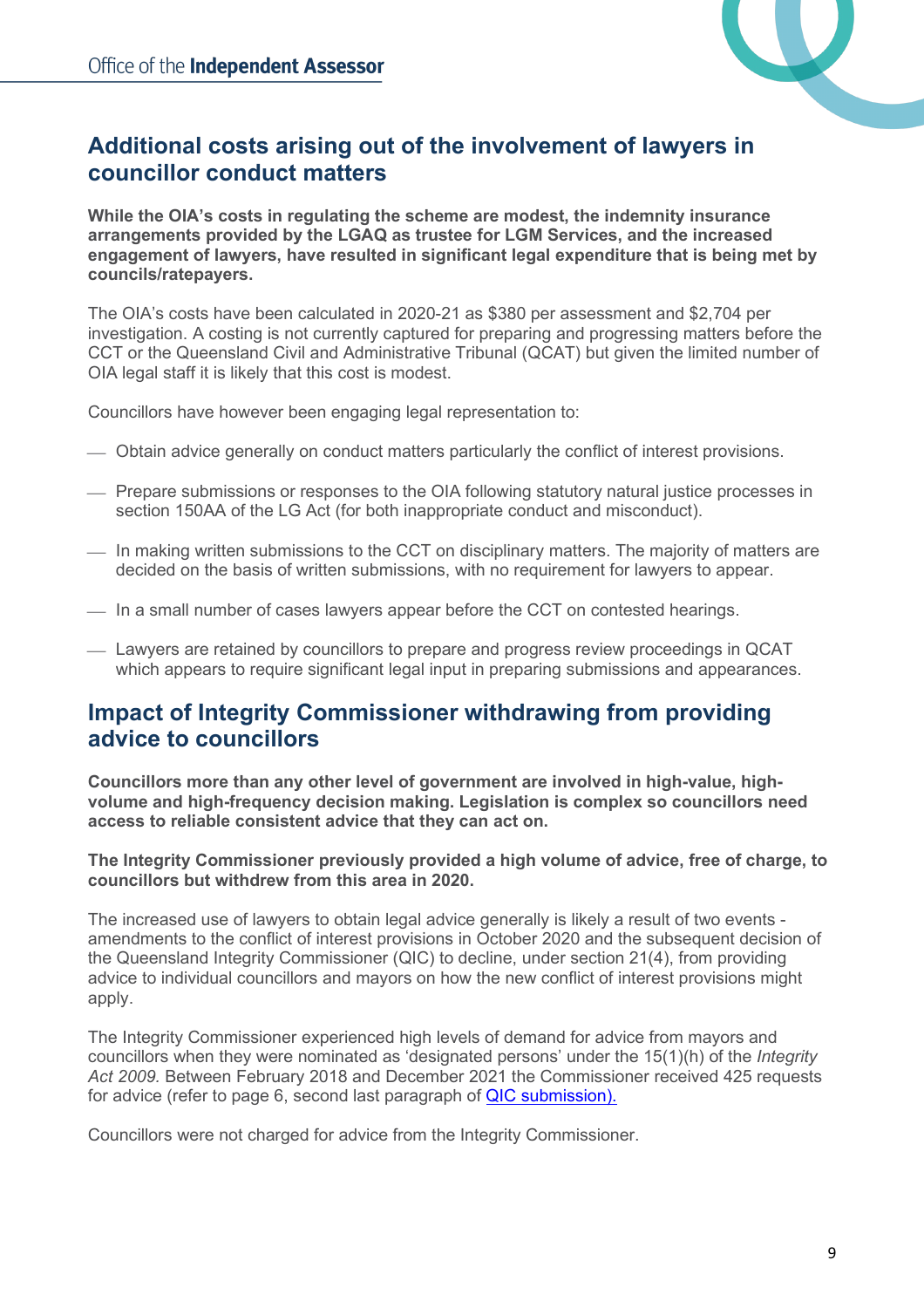

The withdrawal of the Integrity Commissioner is significant as under section 40 of the *Integrity Act 2009* councillors benefited from a statutory protection when they acted substantially in accordance with the Integrity Commissioner's advice on conflicts of interest.

### **40 Limited protection for acting on conflict of interest advice**

(1) This section applies if a designated person—

- (a) asks under [section](https://www.legislation.qld.gov.au/view/html/inforce/current/act-2009-052#sec.15) 15 for the integrity commissioner's advice on a conflict of interest issue involving the designated person; and
- (b) discloses all relevant information in relation to the issue to the integrity commissioner when seeking the advice; and
- (c) **does an act to resolve the conflict substantially in accordance with the integrity commissioner's advice on the issue.**
- (2) **The designated person is not liable in a civil proceeding or under an administrative process for the act taken by the person to resolve the conflict.**
- (3) To remove any doubt, it is declared that subsection (2) does not affect the designated person's liability for an act or omission done or made in connection with the conflict of interest issue before the person receives the integrity commissioner's advice.

*[Emphasis added]*

## <span id="page-10-0"></span>**LGAQ, LGMS, JLT and professional indemnity insurance**

**Councils/ratepayers, not councillors, are funding professional indemnity cover for a councillors legal representation as a result of the commencement of disciplinary investigation or proceedings.** 

The increased engagement of lawyers generally is also likely because councillors are entitled under professional indemnity insurance arrangements to retain one of a group of approved lawyers, such as King and Co to represent councillors on disciplinary investigations and proceedings, at no cost to the councillor.

The LGAQ established, and is a trustee, of Local Government Mutual Services (LGMS) and JLT Public Sector is the LGM Liability insurance scheme manager.

The [LGM Board of Management](https://www.lgms.net.au/people) on its website currently shows the former LGAQ CEO Greg Hallam as a member as well as on the Management Committee of LGW Workcare. LGAQ's Principal Governance Advisor – Insurance Services is shown as occupying a Trustee position. See **Appendix B** for LGM Our People web page.

From the [Local Government Mutual Services](https://lgms.jlta.com.au/pages/public/LGML_Public) (LGMS) website 'Through the LGM Board of Management, the LGAQ as Trustee of LGM oversees the administration of LGM Queensland as a valuable service to Queensland Local Government, on behalf of Members.'

The members of the LGMS insurance scheme are Councils who pay an annual premium for the scheme which covers a large range of liability exposures for councils, councillors and council officers including coverage for councillors responding to disciplinary investigations or proceedings. In addition to insurance premiums it is understood that councils also pay an excess fee per claim.

A councillor can access this professional indemnity cover for councillor conduct matters without recourse to the CEO or other councillor as it is considered that disciplinary matters are of a confidential nature.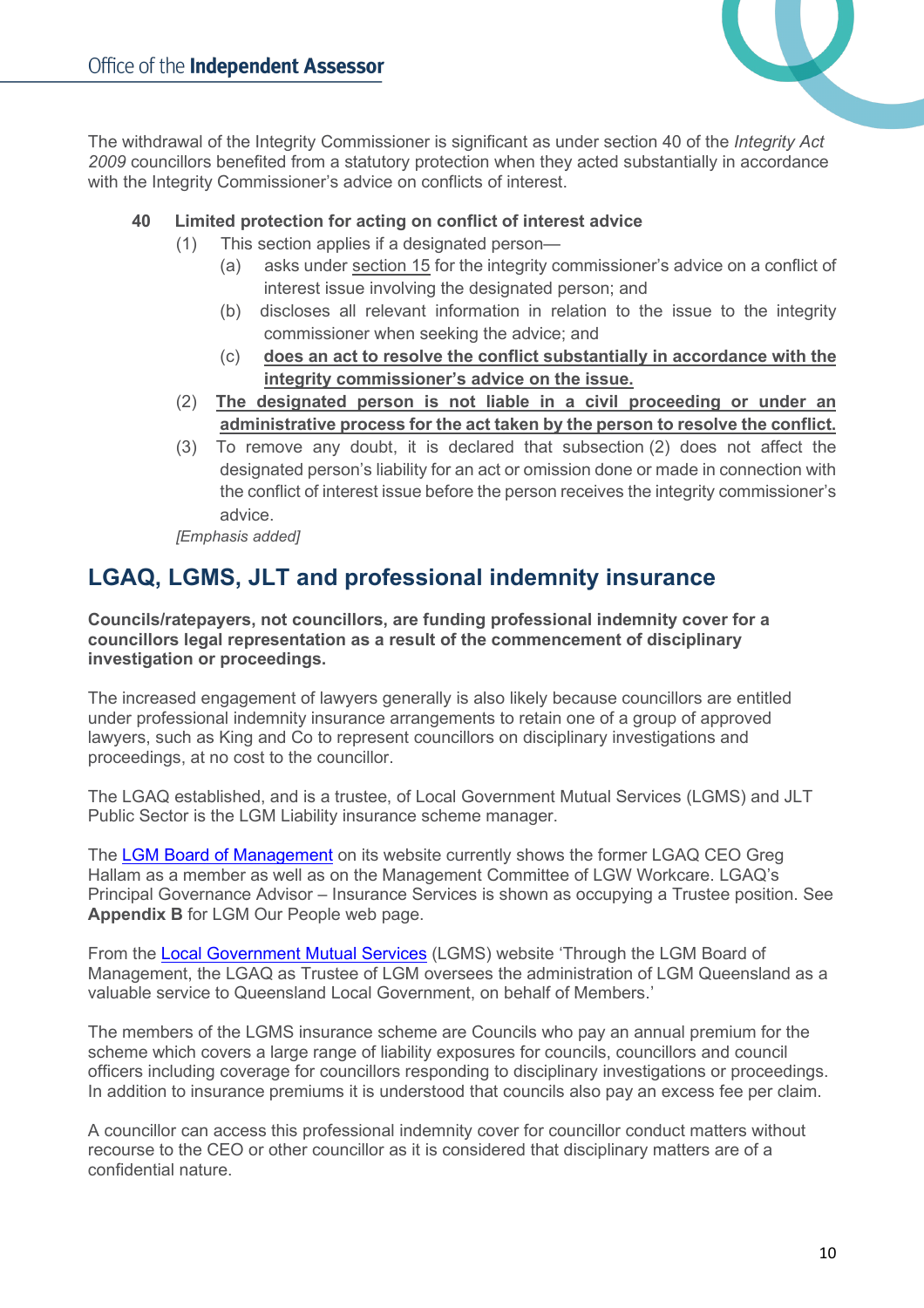

From [LGAQ website,](https://welcome.lgaq.asn.au/about/insurance-services) 'LGM Liability provides members with \$400 million in public liability and \$300 million professional indemnity cover. This is well in excess of the minimum levels of cover prescribed by the Queensland Local Government Act. Members also receive cover for councillors and officer's liability, employment practices liability and casual hirers of council facilities.'

From the LGMS website, 'LGM has, since 1994, provided the vehicle by which Queensland Local Government has been able to collectively exercise control over the management of legal liability exposures confronting local government.

By contrast, the Queensland Police Union of Employees also provides protection for its members in industrial and legal matters but this is funded by police officers themselves by way of a nominal fee on an annual or fortnightly basis.

## <span id="page-11-0"></span>**Potential impact of insurance arrangements on QCAT reviews**

#### **QCAT reviews are unsustainable for the OIA. Applications for reviews are increasing and may be incentivised by the professional indemnity insurance arrangements.**

For a disciplinary investigation or proceeding the LGMS insurance policy works to advance costs of defending the disciplinary investigation or proceeding to a councillor.

If the CCT subsequently finds that a councillor has engaged in misconduct, the insurers may recover costs from the councillor under the scheme's policy. Whether cost recovery occurs however depends on the seriousness of the conduct and whether all avenues of appeal have been considered.

The councillors insurance scheme extends cover to conduct reviews in QCAT. These are considered on a case-by-case basis.

These arrangements may be operating to incentivise use of the review process, which unlike an appeal, operates to re-run the matter in full before a different Tribunal who, unlike the CCT, are not experienced in local government and councillor conduct matters.

Since the OIA's first submission, which noted 14 reviews to QCAT had been filed, the OIA is now aware that 16 matters have been filed for review.

Re-prosecuting matters before QCAT has created an unsustainable workload for the OIA which is diverting resources from preparing and referring matters to and progressing matters before the CCT.

This also impacts on OIA investigations as investigators are periodically re-deployed to the OIA legal team to assist with managing backlogs.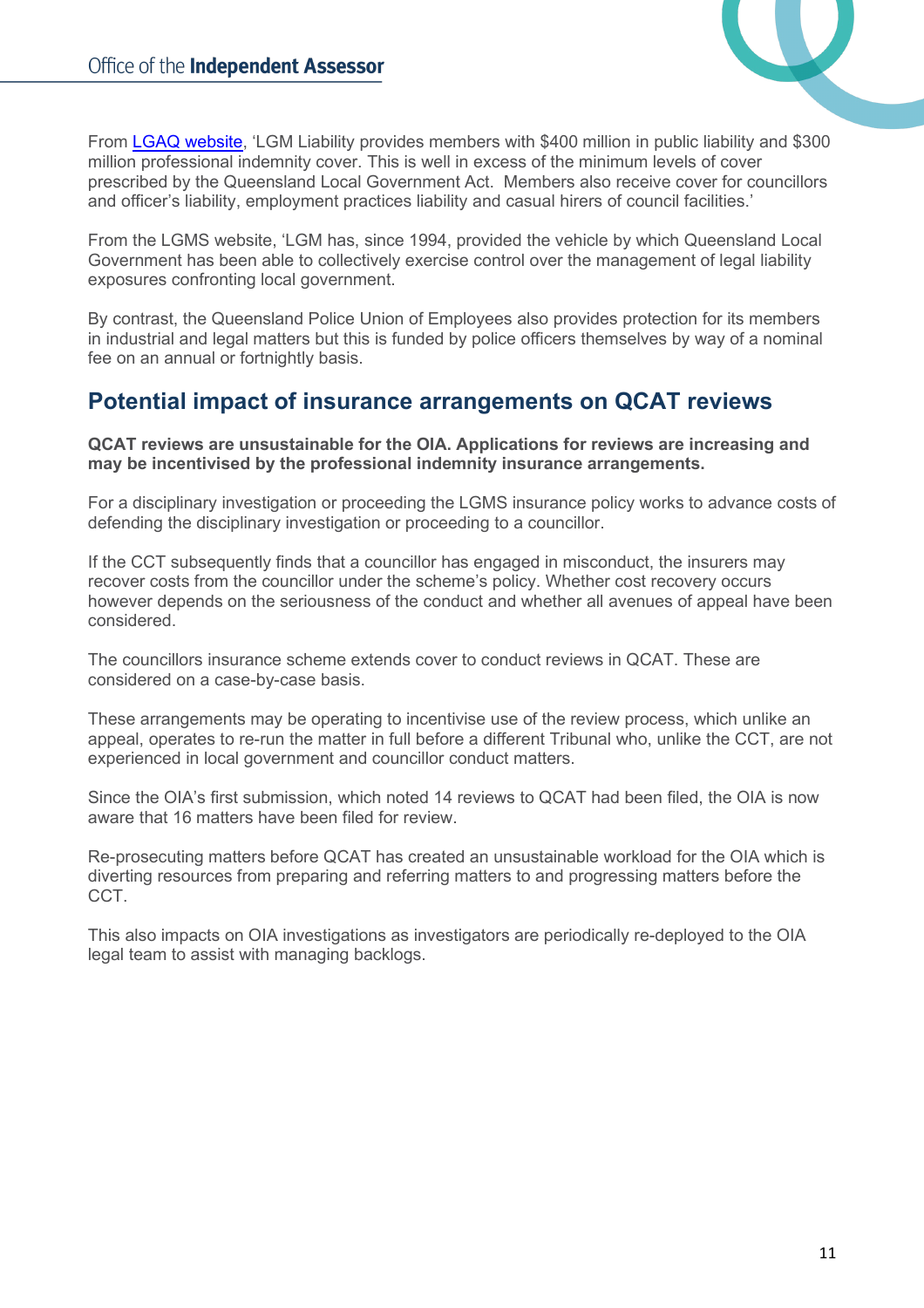

# <span id="page-12-0"></span>**Response to submissions**

The OIA has considered the submissions to the Inquiry that are publicly available and is providing further information on several themes which have emerged.

- Key Performance Indicators (KPI) for investigations
- Communication
- OIA process updates on website
- Vexatious complaints versus complainants
- Politicisation of complaints
- Response to Queensland Law Society submission

## <span id="page-12-1"></span>**Key Performance Indicators (KPIs) for investigations**

#### **Summary: The OIA welcomes KPIs for investigations but notes that KPI's must take into account complaint volumes and OIA resourcing.**

The OIA has long flagged the issue of timeliness of investigations stemming from the significant increase in the number of complaints received, the increased functions given to the OIA on establishment and following the addition of the Brisbane City Council to the OIA's jurisdiction. These issues have been raised in OIA annual reports, in its *Insight* publication, and in responding to questions during the Estimates process. Timeliness indicators were reported in more detail in the <u>OIA's first submission</u><sup>[4](#page-12-3)</sup>.

The OIA's permanent staffing has increased by one since its establishment. Budget allocation and approval to extend the contracts of six temporary FTE and add two new additional temporary FTE was provided in the 2021-22 State Budget.

Prior to this the OIA diverted funding from other budget line items; savings found from funds allocated to build an electronic case management system, travel and training and development of staff; to support the engagement of some temporary staff.

The Department of State Development, Infrastructure, Local Government and Planning (DSDILGP) until 2021-22 provided the OIA with one officer, at no cost, from its re-deployment list.

At present 48 per cent of the OIA's staff are temporary. In October 2021 following the 2021-22 State Budget allocation the OIA reached its new maximum staff allocation of 19 FTE (includes 11 permanent employees and eight temporary positions). Since then, two temporary staff have left to take up longer term or permanent positions offered to them. The OIA also has three staff members on maternity leave. The turn-over of temporary staff results in the regular diversion of experienced staff in training and mentoring of new staff members.

## <span id="page-12-2"></span>**Current reporting**

The **OIA's service delivery standards** (SDS) are reported by DSDILGP. They are set and reported by DSDILGP in consultation with the OIA and the Department of the Premier and Cabinet. The OIA's service delivery standards are based on:

- Complaint clearance rate
- Average cost per assessment of complaint
- Average cost per investigation

<span id="page-12-3"></span><sup>4</sup> OIA submission to SDRIC Inquiry pages 17,18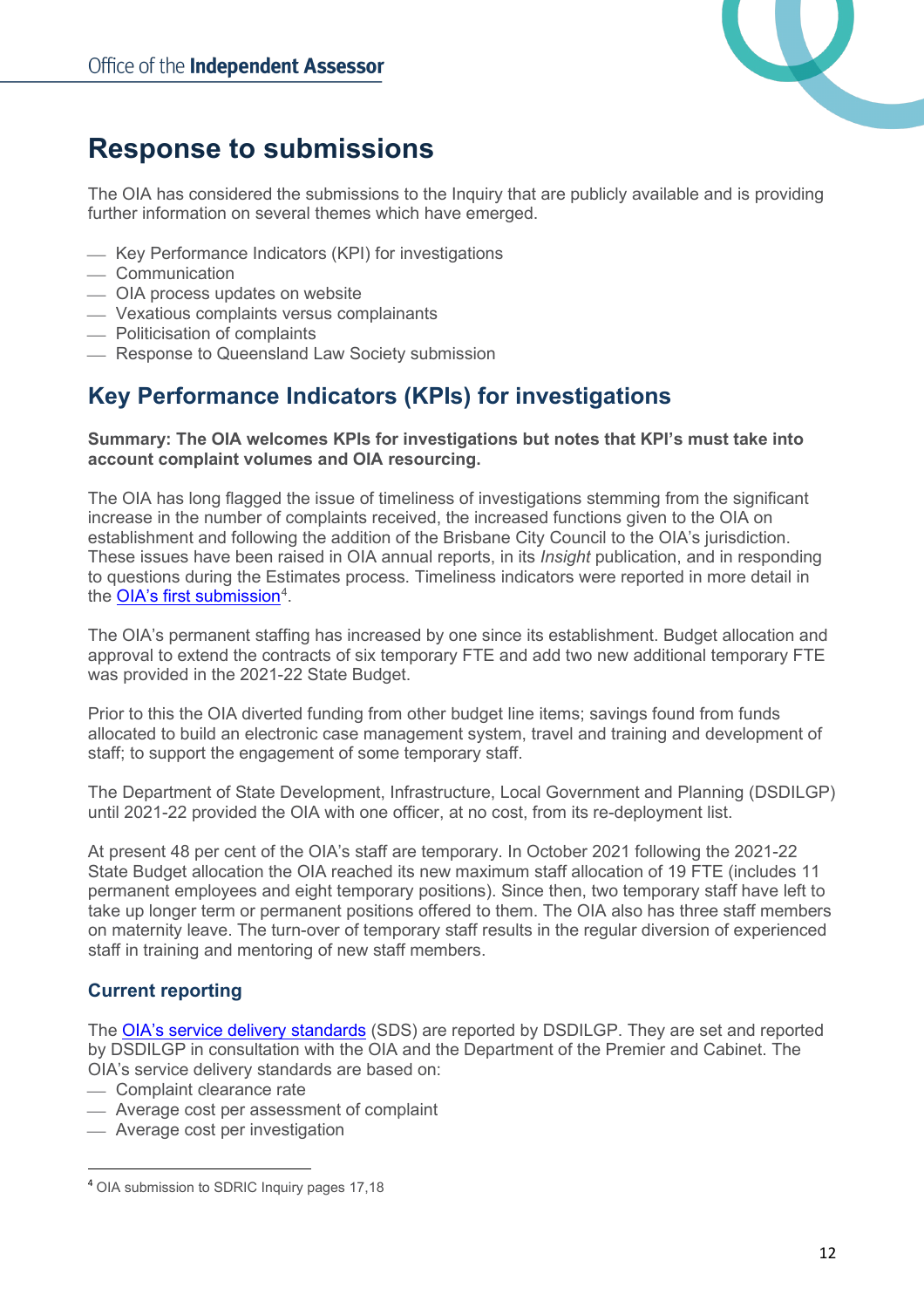

The service delivery standards that have been approved are consistent with a preference across government to move away from timeliness measures in favour of cost-based efficiency measures.

The [OIA's Annual Report](https://www.oia.qld.gov.au/about-us/corporate-information) information is proscribed in the LG Act, section 150 EB, and includes,

(a) a description of the following matters for the year—

- (i) complaints made, or referred, to the assessor about the conduct of councillors;
- (ii) complaints dismissed by the assessor; (iii) investigations conducted by the office;
- (iv) decisions made by the assessor to take no further action after conducting an investigation;
- (v) suspected corrupt conduct notified to the Crime and Corruption Commission by the assessor;
- (vi) suspected inappropriate conduct referred by the assessor to local governments to be dealt with;
- (vii) decisions about whether councillors engaged in misconduct or inappropriate conduct made by the conduct tribunal; and
- (b) details about the number of times each power under part 4 was exercised by the assessor and other investigators during the year; and
- (c) details of other functions performed by the assessor during the year.

As previously advised to the Committee, the OIA would welcome KPIs for investigation timeframes, however timeliness measures must take into account the OIA's volume of work and resourcing status.

### <span id="page-13-0"></span>**OIA current timeframes for investigations**

In the OIA's first submission, it had 132 active investigations (not including parked matters) and as of 28 January 2022, the OIA has less than 100 active investigations.

In 2020-21 and 2021-22, the OIA has been prioritising finalising older matters.

An examination of OIA data reveals the timeframes for finalised investigations which have been achieved since the OIA was established. The timeframe begins from when the complaint received in each financial year and includes finalised matters that were once parked. The table also captures the changes in staff levels and its impact on timeframes.

#### **Table: Investigation timeframes and staff levels 2018-2021**

|         | $0 - 6$ months | $6 - 12$ months | Over 12 months | <b>Investigator FTE</b> |
|---------|----------------|-----------------|----------------|-------------------------|
| 2018-19 | 219            | 61              | 37             | 5.3                     |
|         | 69%            | 19%             | 12%            |                         |
| 2019-20 | 145            | 71              | 33             |                         |
|         | 58%            | 29%             | 13%            |                         |
| 2020-21 | 106            | 117             | 24             | 6.2                     |
|         | 43%            | 47%             | 10%            |                         |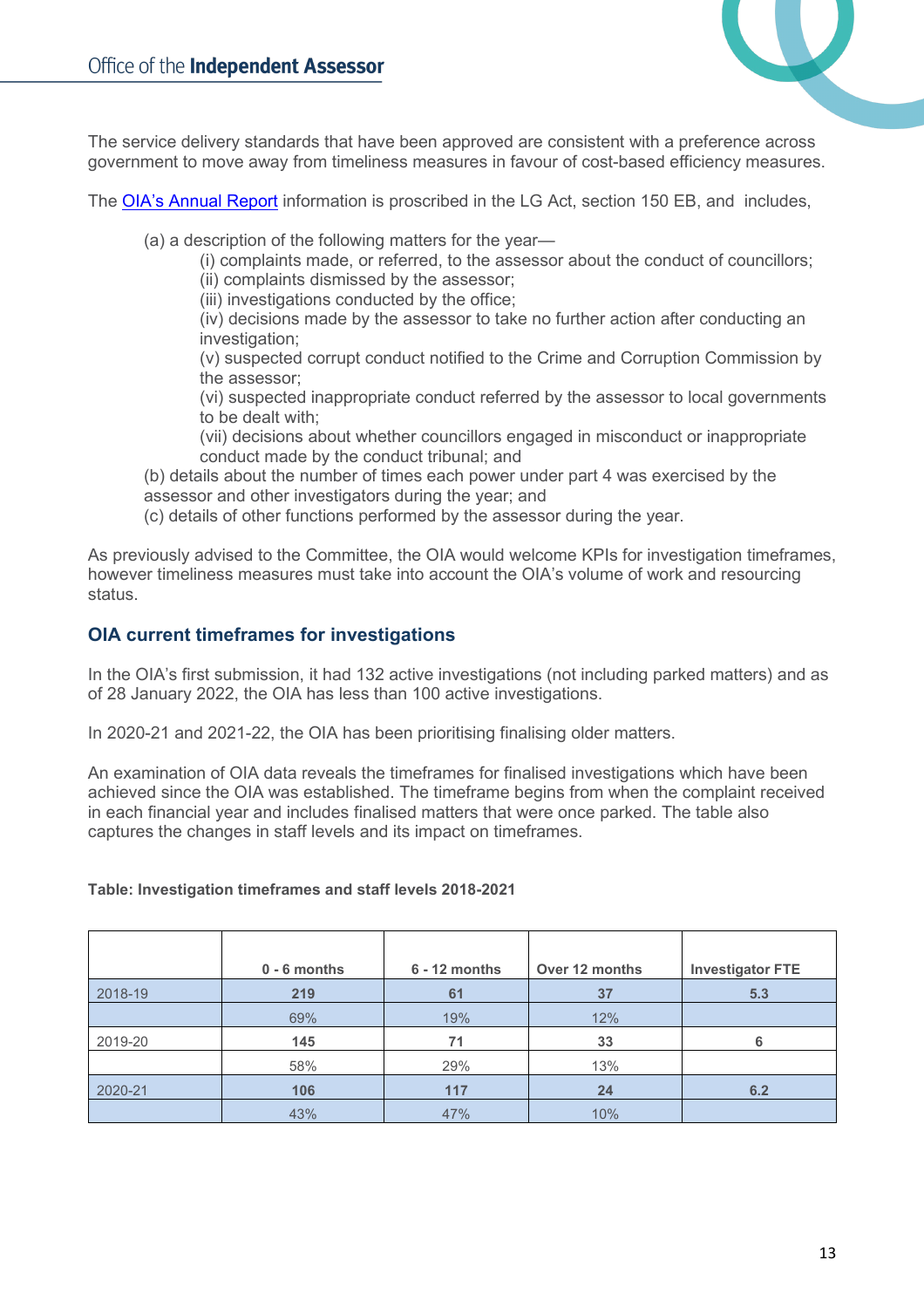

## <span id="page-14-0"></span>**Events which impacted on investigation timeframes**

**Brisbane City Council added:** In 2020-21, the Brisbane City Council came into the jurisdiction of the OIA following the 2020 local government elections.

**Investigators re-deployed:** Two temporary investigators were re-deployed into OIA legal to address the growing backlog in legal matters at various times between September 2019 until March 2021.

**QCAT reviews**: From April 2020, QCAT reviews began to be filed by councillors contesting the outcome of a CCT hearing.

If the current QCAT review process remains, it will be necessary to again re-allocate investigators into OIA legal from time to time to reduce backlogs there. This will again impact on investigation timeframes.

**Funding for temporary positions**: The 2021-22 State Budget allocation allowed the OIA to extend contracts of six (6) temporary staff and take on one additional staff member, in addition to taking over the funding of a re-deployed DSDILGP employee previously funded by DSDILGP.

As of 1 February 2022, the OIA has 7 investigators (3 permanent, 4 temporary) undertaking investigations.

## <span id="page-14-1"></span>**OIA suggested KPIs for investigations**

Based on current investigation timeframes the OIA is offering suggested KPI targets. Two sets of timeliness indicators have been developed based on two different scenarios:

**1.** Suggested KPIs if there is no change to OIA's permanent and temporary staffing arrangements and if QCAT reviews remain.

|  |  | Table: Suggested investigation KPIs if no change to OIA current circumstances |
|--|--|-------------------------------------------------------------------------------|
|  |  |                                                                               |

| Timeframe | Under 6 months | Under 12 months | Over 12 months |
|-----------|----------------|-----------------|----------------|
| KPI       | 50%            | 45%             | 5%             |

Should there be reductions in complaint numbers over time this will provide an opportunity to further increase these timeliness targets.

- **2.** Suggested KPI's based on the following changes;
	- OIA resourcing stabilised at the current 19 FTE and that temporary positions are made permanent to avoid the short-term churning of employees.
	- Reviews to QCAT be replaced with review to Supreme Court on point of law.

#### **Table: Suggested KPI if permanent staff and QCAT review reform**

| Timeframe | <b>Under 6 months</b> | Under 12 months | Over 12 months |
|-----------|-----------------------|-----------------|----------------|
| KPI       | 65%                   | 35%             | $0\%$          |

Again, please note that once a matter is referred for a CCT hearing the OIA has no control over the length of time a matter is with the CCT before it is decided. The CCT is an independent body.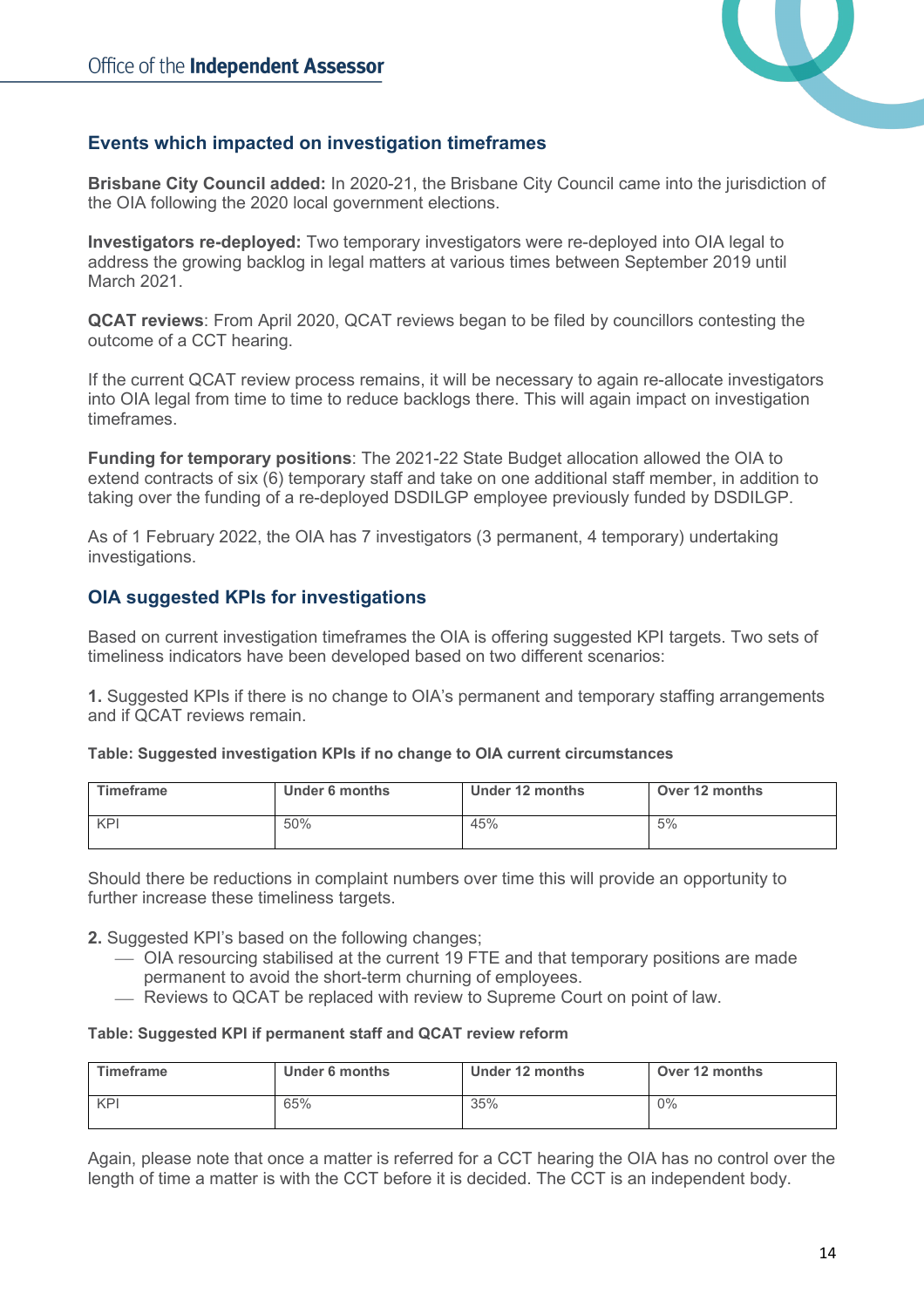

## <span id="page-15-0"></span>**Communication with complainants/councillors/councils**

The OIA provides three-monthly updates to complainants on the investigation progress of their complaint. This is not a requirement of legislation but is provided consistent with the Australian and New Zealand Standard – Guidelines for complaint management in organisations $^5\!$  $^5\!$  $^5\!$ 

The OIA does not provide three monthly written updates to a councillor who is the subject of an investigation but when the councillor is advised of an investigation, the councillor is provided with the name and contact details of an OIA officer who can be contacted at any time to discuss their matter.

The OIA considers it is not appropriate that council CEOs are informed of all complaints, or the progress of complaints unless they are the complainant or referrer in relation to the matter.

## <span id="page-15-1"></span>**OIA contact with council staff**

It is the OIAs general practice to submit all enquiries or requests through the CEO.

However, there are occasions when a council employee may be a witness to the conduct which requires direct contact. For example, if it is alleged that a councillor has breached the acceptable request guidelines, which is a specific head of misconduct, the OIA will obtain an affidavit or statutory declaration from the employee that the councillor spoke to. This is because CCT directions require evidence to be produced in the form of a statutory declaration or affidavit. A statutory declaration or affidavit are taken from the direct witness.

Also, there are occasions when councillor conduct alleged also involves the CEO and, in these circumstances, the OIA will contact relevant council staff directly. Examples can be provided in camera.

## <span id="page-15-2"></span>**Website update**

In January 2022, the OIA began updating its website to address Inquiry submitter requests for further detailed information relating to OIA processes. Suggestions for greater clarity through diagrams and case studies were also noted. The OIA is currently updating information on its investigation and legal processes and plans to do more with case studies, subject to resources.

## <span id="page-15-3"></span>**Politicisation of complaints**

The politicisation of complaints by politically motivated persons or other councillors is not new or unique to councillor conduct or to Queensland.

At any given time, there are a small number of councils where relationships between the councillors and/or the CEO are so fractured that the making of, and dealing with complaints, requires a high degree of awareness of the challenging circumstances. The OIA is acutely aware of the relationship dynamics within this small group of councils and will not engage in the politics of those relationships.

The politicisation of complaints is particularly challenging when dealing with **inappropriate conduct** complaints which must be referred back to the local government to investigate and resolve. To try to mitigate this, the Independent Assessor makes a recommendation under the LG Act that such matters should be independently investigated. It is still the councillors however who

<span id="page-15-4"></span><sup>5</sup> AS/NZS 10002:2014. best practice for complaint agency guidelines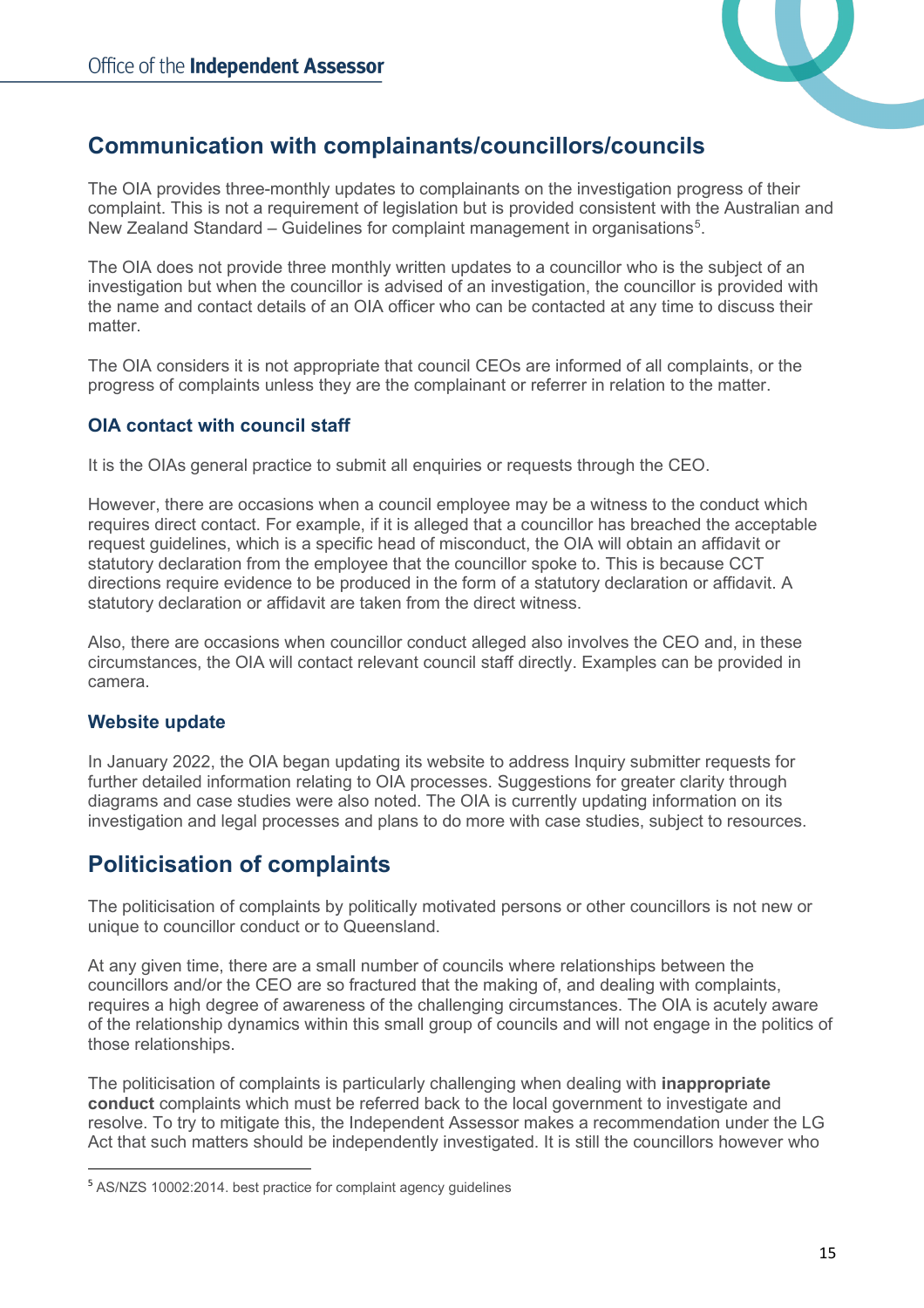

must make the decision whether their colleague has engaged in inappropriate conduct.

For **misconduct matters** the OIA assesses matters strictly on the facts of the complaint. Complaints from political opponents that have no substance will be dismissed. Complaints however that raise a reasonable suspicion of misconduct will be investigated and, if appropriate will be referred to the CCT.

It should also be noted that in this context, councillors may be well placed to understand when another councillor has engaged in misconduct and they have a statutory duty under section 150R of the Act to report that conduct to the OIA.

## <span id="page-16-0"></span>**Response to Queensland Law Society submission**

The Queensland Law Society (QLS) highlights issues which are in some cases supported by generalised examples which are not identified The OIA provides the following general further information to address the issues raised.

### <span id="page-16-1"></span>**Impact of increasing evidentiary standards and standard of proof on investigations**

Section 213(1) of the Act provides that in undertaking a councillor conduct matter the CCT **must** –

- observe natural justice; but
- $-$  act as quickly and informally as is consistent with a fair and reasonable consideration of the issues raised in the hearing. $^6$  $^6$

Section 213(2) further states:

For example, the CCT **may** –

- (a) Act in the absence of a person who has been given reasonable notice of a hearing; or
- (b) Receive evidence by statutory declaration; or
- (c) Refuse to allow a person to be represented by legal practitioner; or
- (d) Disregard the rules of evidence; or
- (e) Disregard any defect, error omission or insufficiency in a document; or
- (f) Allow a document to be amended; or
- (g) Adjourn a hearing.

#### *(Emphasis added)*

Section 150DV further provides that the president may issue practice directions **for conducting a hearing.** The President of the CCT has issued four practice directions:

- [Practice direction #1 of 2019 -](https://www.statedevelopment.qld.gov.au/__data/assets/pdf_file/0014/44330/practice-direction-1-general-hearing-protocol.pdf) General Hearing Protocol 5 February 2019 (effective date)
- Practice direction #2 of 2019 [Notices Requiring Witnesses to Attend Hearings to Give](https://www.statedevelopment.qld.gov.au/__data/assets/pdf_file/0025/46267/practice-direction-2-notices-requiring-witnesses-to-attend-hearings-to-give-evidence-and-produce-documents.pdf)  [Evidence or Produce Documents](https://www.statedevelopment.qld.gov.au/__data/assets/pdf_file/0025/46267/practice-direction-2-notices-requiring-witnesses-to-attend-hearings-to-give-evidence-and-produce-documents.pdf) - 17 September 2019
- Practice direction #1 of 2020 [Use of Technology During COVID-19 Response](https://www.statedevelopment.qld.gov.au/__data/assets/pdf_file/0020/44822/practice-direction-1-use-of-technology-during-covid-19.pdf) 16 April 2020
- Practice direction #2 of 2020 [General Hearing Protocol No.2](https://www.statedevelopment.qld.gov.au/__data/assets/pdf_file/0021/44850/practice-direction-2-general-hearing-protocol.pdf)  28 October 2020

The CCT has issued no practice directions on the evidentiary standards required to prove a

<span id="page-16-2"></span><sup>6</sup> [Local Government Act 2009](https://www.legislation.qld.gov.au/view/pdf/inforce/current/act-2009-017) (Qld), section 213 (i)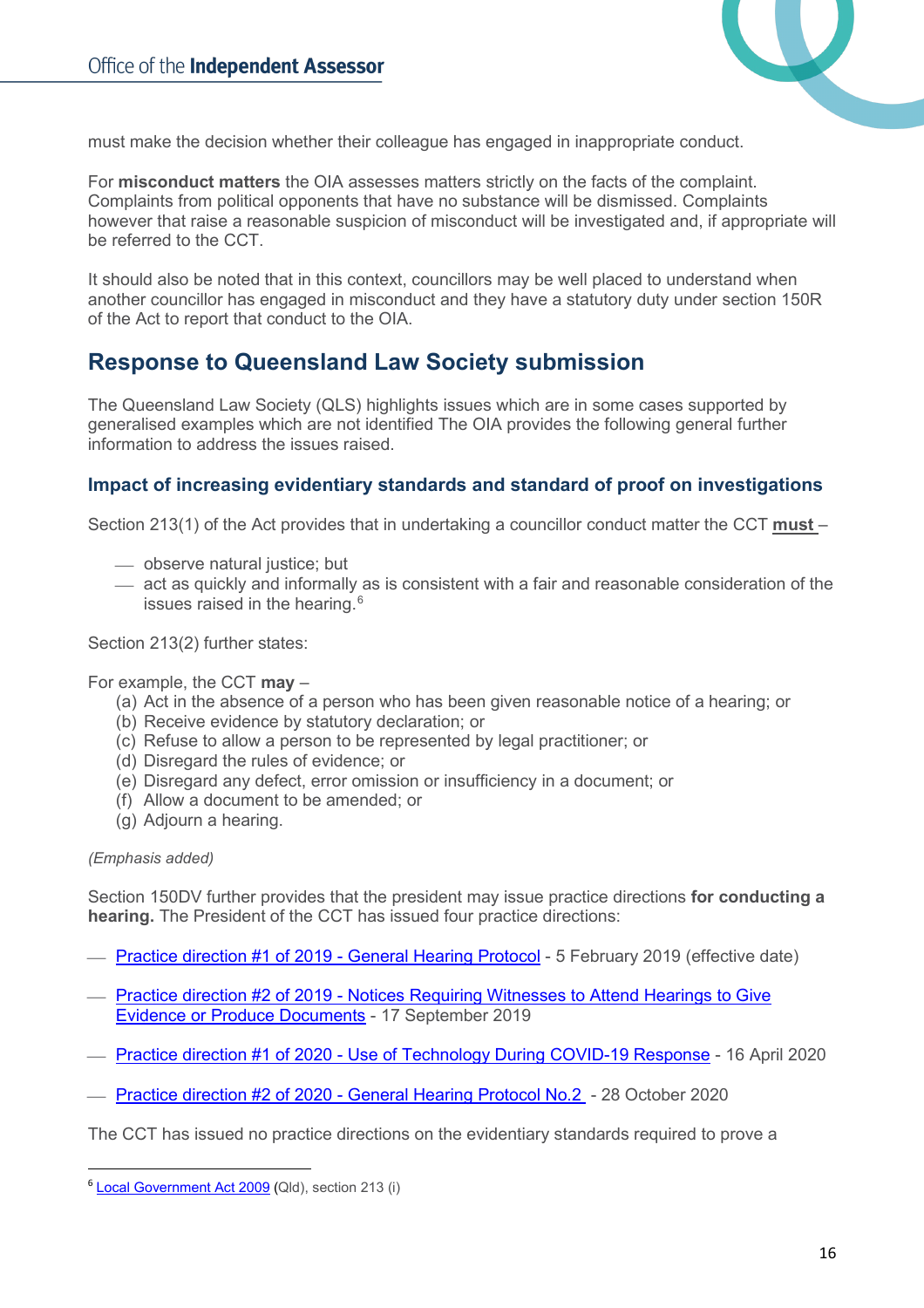

councillor conduct matter. The CCT's expectations in this regard have emerged over time on a case by case basis or in directions made by the CCT in particular matters.

The standard of proof applied is the civil standard of 'on the balance of probabilities'. The civil standard is not a set standard but rather a sliding scale and, generally speaking, the more serious the allegation or potential consequences, the higher the standard of proof<sup>[7](#page-17-1)</sup> that will be applied. The evidentiary expectations of the CCT and the standard of proof being applied before misconduct has been found to have engaged in are significantly higher now than they were prior to the commencement of the CCT and are also higher than the standards applied by the new CCT in 2018 and early 2019.

This has occurred since the CCT commenced in approximately May 2019 directing on each matter that the evidence of witnesses be provided via affidavit or statutory declaration. Further, this CCT direction has impacted on the way in which council documents are now produced. Previously this information was included in the brief as a stand-alone document.

Now, if a council document is not publicly available it is produced either in an affidavit of a council staff member or CEO. Alternatively, the information is produced through a notice served on the council by the OIA and included in an affidavit filed by the OIA investigator.

Notwithstanding that the LG Act provides that it is open for the CCT to disregard the rules of evidence, some legal representatives routinely challenge evidence produced by the OIA even when obtained in the form of an affidavit and or obtained under notice arguing the strict application of the laws of evidence. This has directly impacted on the investigations and briefs of evidence prepared by the OIA, which over time, have become more comprehensive and affidavit based.

Criticisms of OIA investigations are likely to relate to early briefs produced at a time when it was unclear what the evidentiary expectations of the Tribunal would be.

Notwithstanding this, more matters have been referred to the CCT by the OIA and more allegations are being sustained than were sustained by the CCT's predecessors. In the last three years, 132 matters have been referred to the CCT, 61 matters have been decided and 80 per cent of matters have been wholly or partially sustained.

By contrast, in the three and half years preceding the establishment of the OIA and the CCT, 42 matters were referred to the two Tribunals that predated the CCT, 40 matters were decided and 37 per cent of matters were sustained.

### <span id="page-17-0"></span>**Case study: Changing CCT expectations or processes**

When the first few matters were referred to the CCT, the material provided was more limited in nature and the majority of referrals were for matters where the councillor had accepted they had engaged in conduct that amounted to misconduct.

The OIA's application and annexures filed with the CCT in the early stages contained written emails or statements from a witness rather that an affidavit or statutory declaration and council documents including confidential documents, agenda papers and meeting minutes were provided without an affidavit or statutory declaration from someone at council producing them.

On receipt of the application, the CCT issued directions simply setting the matter down for either a direction hearing or in most instances a hearing. This was done within a short time frame.

<span id="page-17-1"></span><sup>7</sup> *Briginshaw v Briginshaw* (1938) 60 CLR 336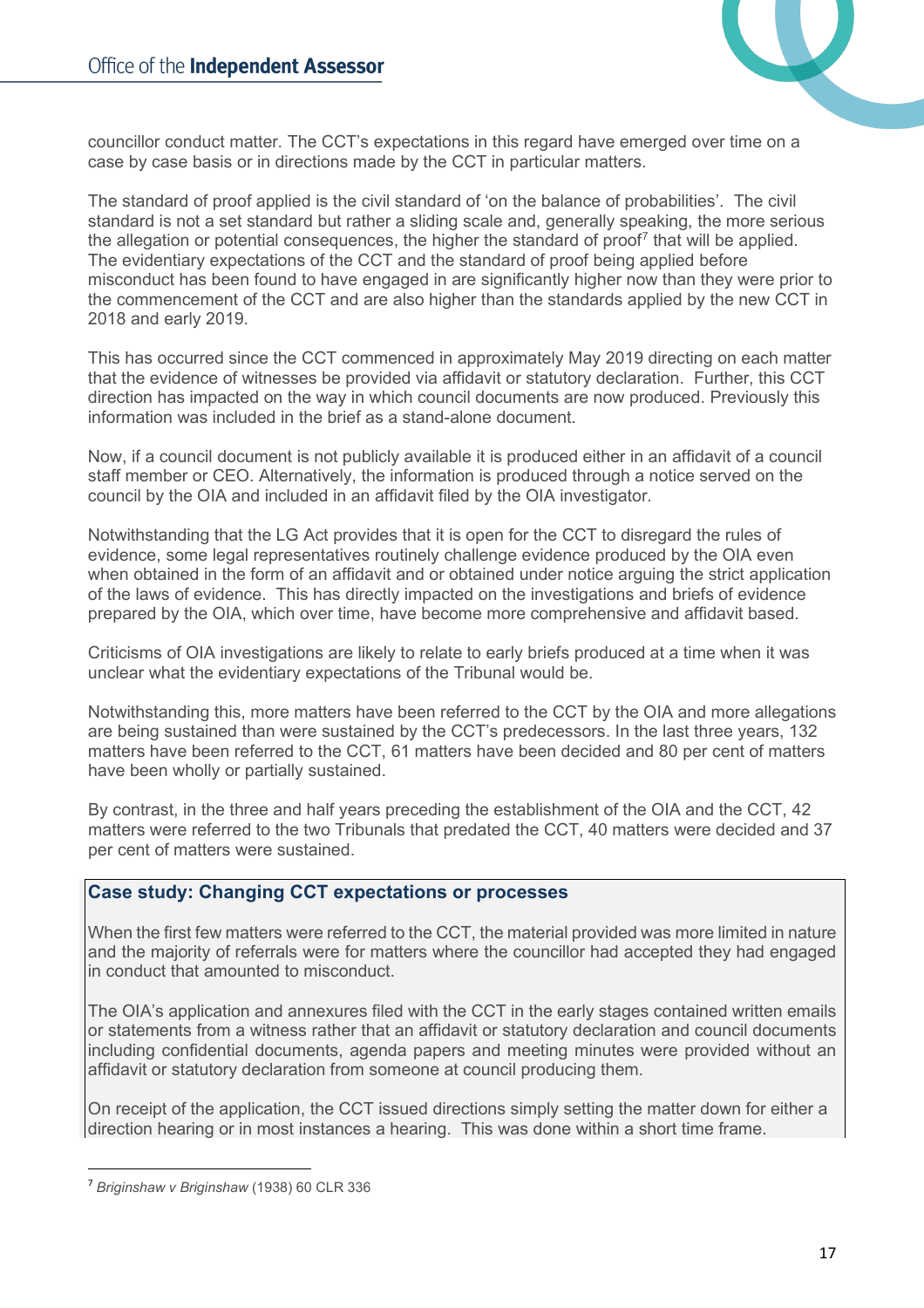

The CCT did not require the parties to file submissions addressing the allegation and the facts supporting a finding of misconduct.

It is understood that this was consistent with the practices of the Tribunals that preceded the CCT.

As more matters progressed through the CCT and councillors or their legal representatives challenged evidence or contested allegations the CCT changed its processes and is increasingly clarifying its expectations.

Consequently, the OIA has changed its investigations and briefs of evidence to reflect the requirements of the CCT.

### <span id="page-18-0"></span>**CCT penalties**

It is well established that the purpose of disciplinary proceedings and orders are to ensure compliance with regulatory standards<sup>[8](#page-18-2)</sup> rather than to punish councillors. This is reflected in the sanctions imposed by the CCT.

In most cases where a fine has been ordered additional orders are also made for the making of a public admission at a council meeting and/or counselling.

### <span id="page-18-1"></span>**Timeframes for OIA legal processes**

#### Timeframes for OIA legal

In 2021 the average time taken by the legal team to prepare a matter, leading to either a referral to the CCT or a dismissal/NFA by the OIA, was eight (8) months. Approximately 50 per cent of matters were dealt with within 3 – 7 months, but complex matters took more than 12 months.

A significant driver for legal delays has been the increased requirement to obtain affidavits or statutory declarations and the increasing resource impact of dealing with QCAT reviews. The taking of affidavits or statutory declarations has occurred by emailing backwards and forwards with a witness due to both COVID restrictions and diversion of travel budget into paying for temporary staff.

#### Time to respond to a section 150AA request

The standard response time frame to respond to section 150AA is two weeks. If a matter is complex or had a significant number of allegations, a longer period is provided.

Not infrequently legal representatives request an extension to respond to a matter. Extensions are routinely provided. There have been a number of matters where councillors or their legal representatives have sought a lengthy extension, however, a lesser period was agreed to by the OIA.

<span id="page-18-2"></span><sup>8</sup> Walter v Council of the Queensland Law Society Incorporated (1988) 77 ALR228, applied in Legal Services Commissioner v Madden [2009] I Qld R 149 at [82]; Harvey v Law Society of New South Wales (197 5) 49 ALJR 36.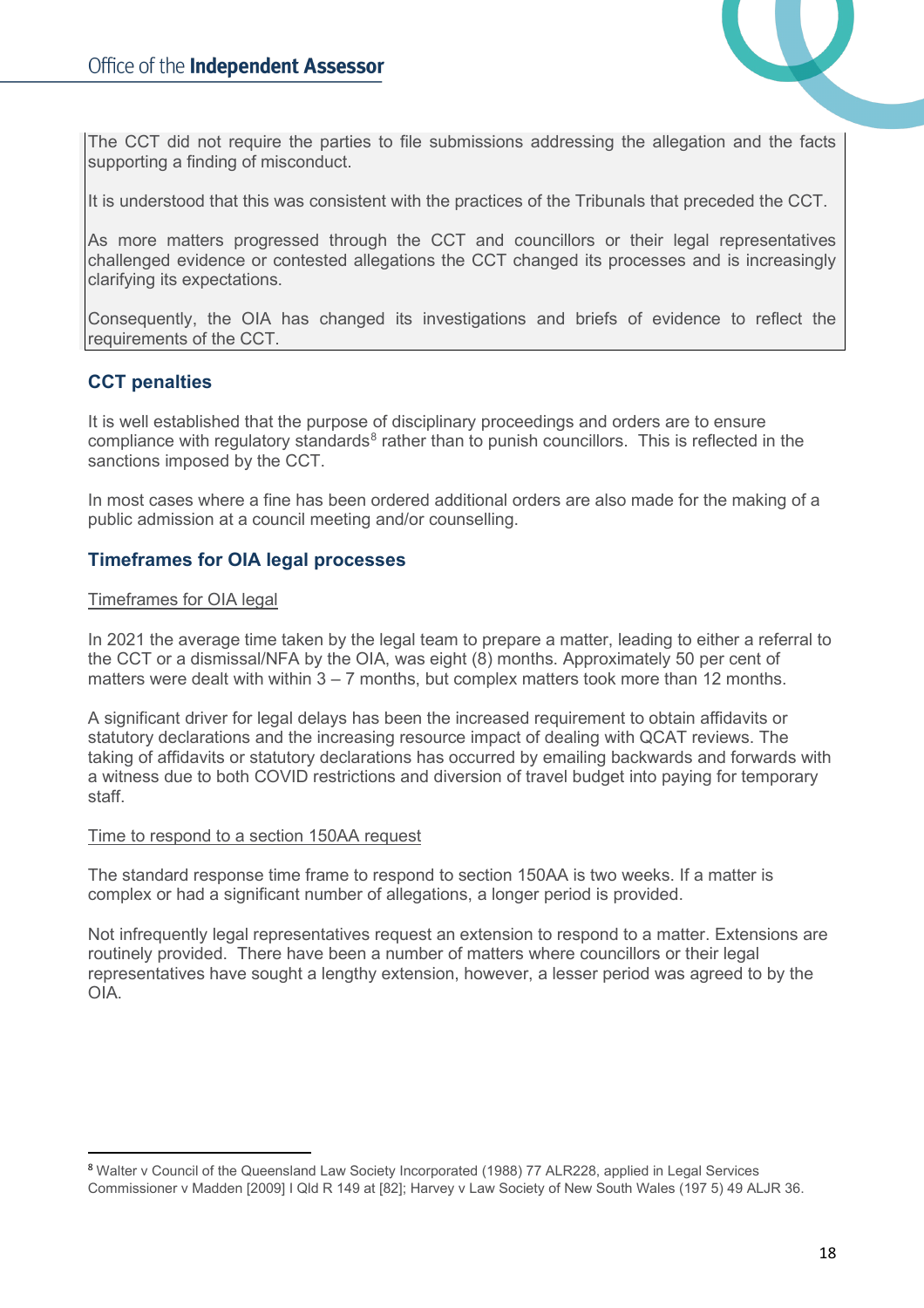

## <span id="page-19-0"></span>**Brief material to the CCT and the councillor**

#### Brief material at the time of issuing the 150AA

A brief of evidence is not provided at the time that a section 150AA notice is issued. This is because section 150AA(2) (b) provides only that the notice must describe the nature of the conduct. The purpose of a section 150AA notice is to provide a councillor with an opportunity to say why a matter should not be referred before any decision is made.

The QLS submission did not acknowledge that the OIA draft Statement of Facts (SOF) is provided to councillors as an annexure to the section 150AA notice. The material provided to the councillor during this natural justice process is not limited to an allegation and a set of particulars.

The SOF is a detailed document setting out the background, allegation, particulars, supporting facts and on what basis the conduct is potentially misconduct. Notwithstanding section 150AA(2)(b) this amount of detail is provided so that a councillor can fully understand the allegation before addressing why a matter should not be referred.

#### Brief material provided to councillor after referral to CCT

Section 150AJ(2)(d) of the LG Act states that the application to the CCT must include information about the facts and circumstances forming the basis for the assessor's reasonable satisfaction of misconduct.

A brief of evidence is forwarded to the councillor, either on the same day or at least within a week of the application being filed with the CCT, if a brief cannot be electronically shared.

Due to a backlog of matters before the Tribunal, once referred by the OIA matters are currently waiting up to 19 months, with no directions issued, before they are reached by the CCT.

If a matter is referred to the CCT, the practice directions issued by the CCT give councillors and their legal representatives the ability to file evidence and make submissions regarding the allegations.

### <span id="page-19-1"></span>**CCT practice directions**

The OIA supports the need for practice directions and for forms to be provided by the CCT.

The CCT did not issue detailed General Hearing practice directions until 28 October 2020 and, directions issued have been limited to procedural matters. As the CCT's expectations and processes have evolved through the consideration of particular cases, or in directions issued, the OIA has adapted its investigations and processes in line with this.

### <span id="page-19-2"></span>**Contact between OIA and CCT**

It is an incorrect statement that OIA investigators or lawyers have direct contact with members of the CCT. Contact between the two organisations is very limited and formal. Only the Independent Assessor (IA) meets with the President of the CCT.

The IA has met with the President of the CCT to discuss issues such as the tribunal's proposed processes, practice directions, electronic transfer of brief materials, the impact of COVID-19 on hearing processes, legislative and law reform matters, and procedure for QCAT reviews. The following table lists, by financial year, the number of meetings between the IA and the President of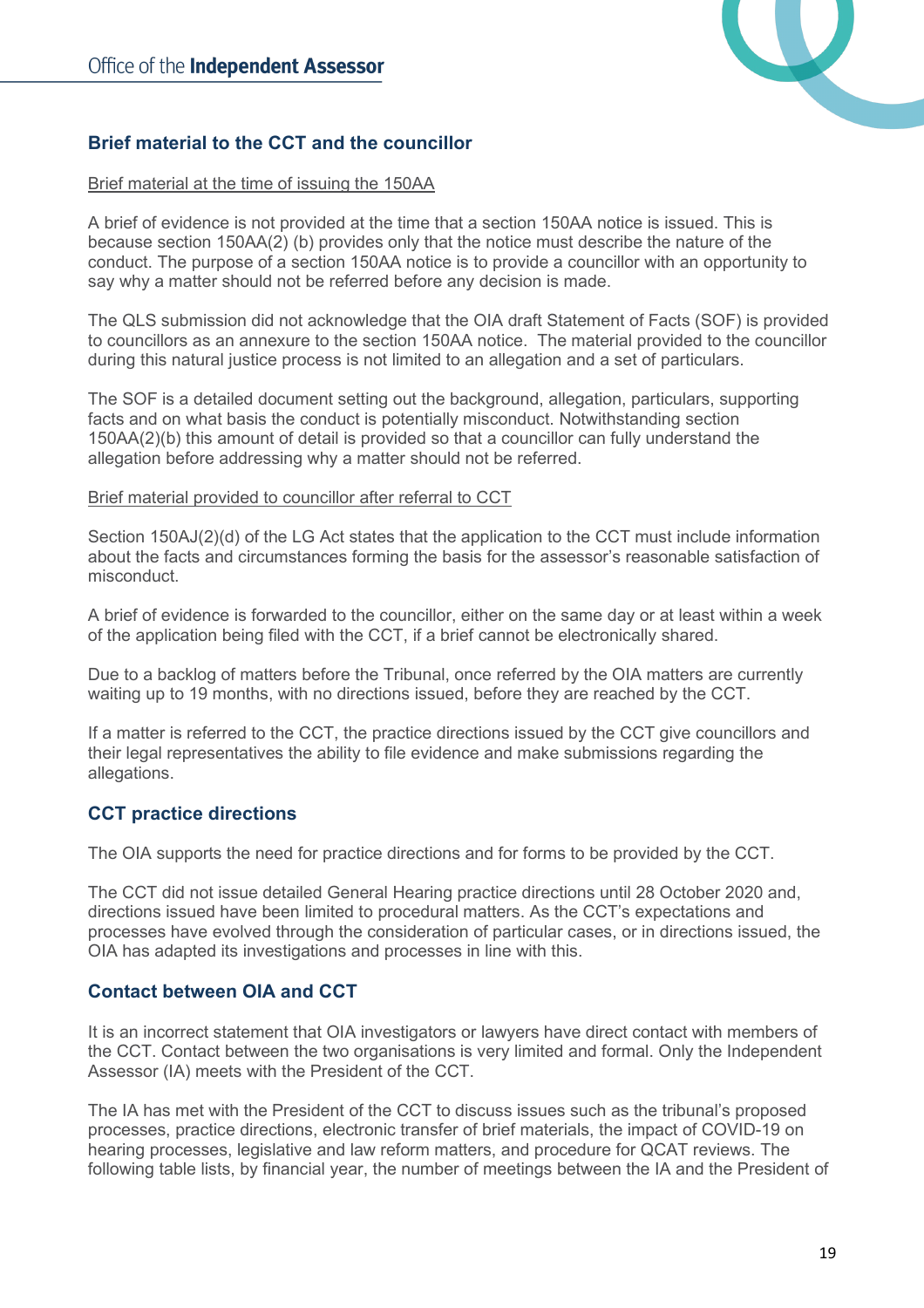

CCT. There have been four tribunal presidents since December 2018.

#### **Table: Meetings between IA and President of CCT**

|                                   | 2018-19 | 2019-20 | 2020-21 | 2021-22 |
|-----------------------------------|---------|---------|---------|---------|
| Meetings as of 27<br>January 2022 | 10      |         |         |         |

# <span id="page-20-0"></span>**Further law reform submission**

## <span id="page-20-1"></span>**Vexatious complaint offence**

**Summary: Under the current LG Act, the OIA can only consider prosecuting individual 'complaints' and not the course of conduct of a 'complainant'.**

While the OIA has an escalating process for dealing with complaints from members of the public that are vexatious, it submits that the LG Act should be amended in line with the original Solomon Review recommendation to apply to 'complainants' and not just 'complaints'.

The OIA currently uses a three-step escalation process to deal with improper complainant behaviour from members of the public. The three steps are,

- First complaint dismissed but complainant given vexatious warning
- $\equiv$  If there is a second complaint dismissed as vexatious and offence warning provided
- $-$  If there is a third complaint dismissed as vexatious and OIA may commence an investigation into the complainant.

In 2020-21, 34 complainants advanced to the second step. Two complainants advanced to step three, and investigations were commenced. To date, the OIA has commenced three investigations into vexatious complainants but no person has been charged over a single 'complaint'.

The original Solomon Review recommendation in relation to frivolous or vexatious complaints offence would be easier to prove and therefore more effective in dealing with the small number of complainants who persist in making complaints, notwithstanding that they have previously had a complaint dismissed as vexatious and have been provided with an offence warning.

The relevant Solomon Review recommendation is:

#### *Frivolous or vexatious complaints*

*4.6 The offence in s. 176C(8) – a person must not make a complaint about the conduct of a councillor if the complaint is substantially the same as a complaint the person has already made and the person has been warned not to repeat it – be deleted.* 

*In its place the Act be amended to include a section making it an offence for a person to: (a) make repeated complaints about a councillor —*

*(i) vexatiously; or*

*(ii) not in good faith; or*

*(iii) primarily for a mischievous purpose; or*

*(iv) recklessly or maliciously; or*

*(b) counsel or procure another person to make a complaint about a councillor as mentioned in point (a).*

*(Emphasis added)*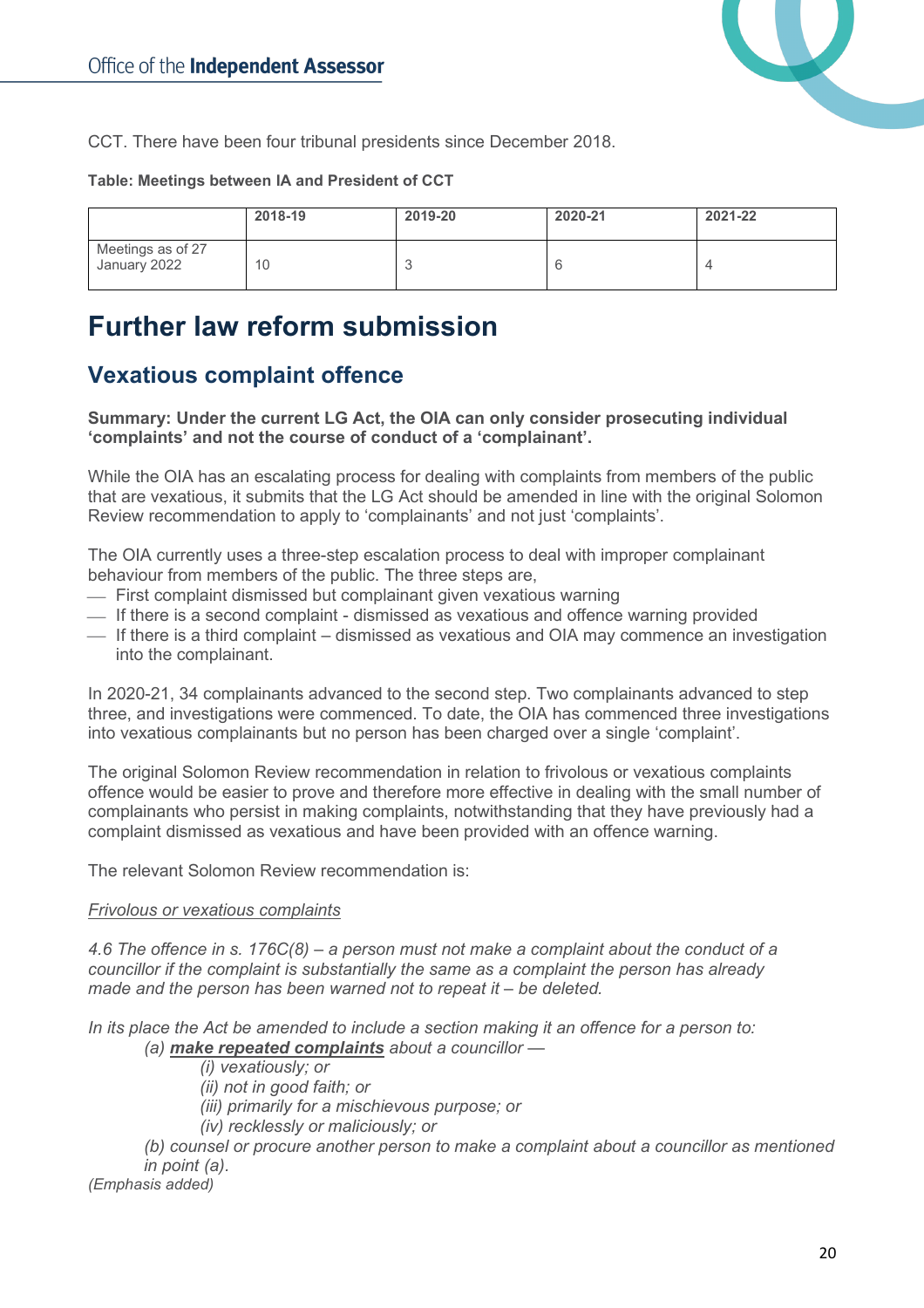

As previously reported three members of the public have persisted in making complaints with no substance notwithstanding that they have been provided with vexatious warnings and complaints have been dismissed as vexatious. A case study of one of those matters is provided to illustrate this issue.

### <span id="page-21-0"></span>**Case study: Vexatious complaint v complainants**

One complainant has made 17 complaints against six councillors from the one council. The OIA received 12 of the complaints directly from the complainant and five were referred from the council. Often the same complaint that was made simultaneously to council and the OIA.

One early complaint, on the face of it, raised a reasonable suspicion of inappropriate conduct and was referred to the local government to investigate and deal with. Following a council investigation this complaint was not sustained.

As further complaints were received and dismissed, more context came to light and a pattern emerged. The complainant received a warning and, notwithstanding that warning, persisted in making eight complaints that were all dismissed as vexatious.

Following a criminal investigation, this complainant will not be criminally charged. A consideration of the evidence in relation to each complaint concluded that no individual complaint reached the threshold of proof for a criminal prosecution in the Magistrates Court.

If however, the offence provision allowed the OIA to lead evidence of the course of conduct by the complainant in making 17 complaints from which collectively patterns have emerged - prosecution of such a matter would be easier rather than being required to prove, in isolation, that **a single**  complaint was made vexatiously beyond any reasonable doubt.

………………………………………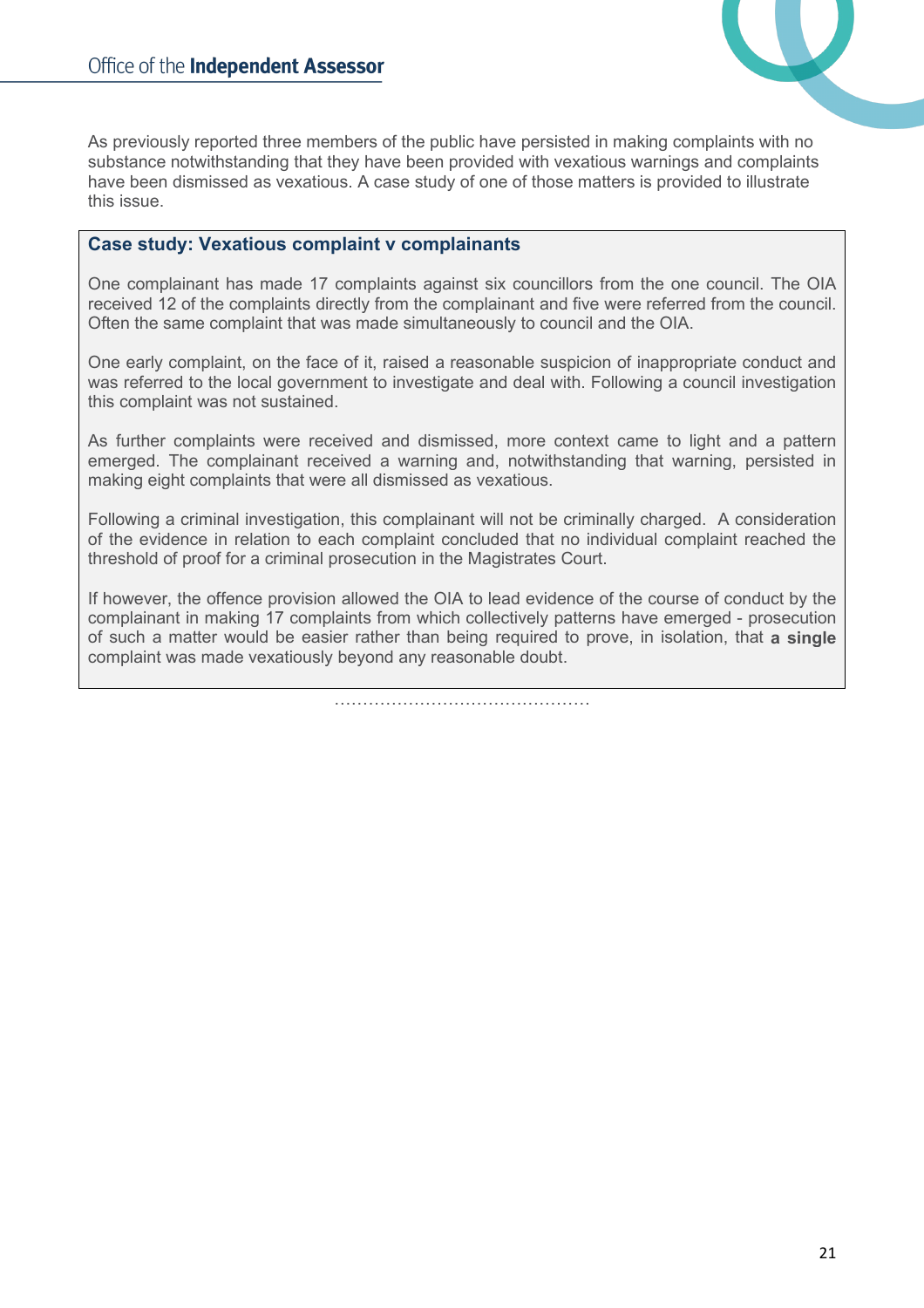

# <span id="page-22-0"></span>**APPENDIX A**

## <span id="page-22-1"></span>**Results of inappropriate conduct matters referred to councils to deal with**

**Table: Inappropriate conduct matters referred to councils and outcomes**

| <b>Date</b><br><b>Complaint</b><br>received | Council           | Legally<br>represented?                  | <b>Summary of complaint</b>                                                                                                            | <b>Council decision</b>                                              |
|---------------------------------------------|-------------------|------------------------------------------|----------------------------------------------------------------------------------------------------------------------------------------|----------------------------------------------------------------------|
| 4/12/2018                                   | Gold Coast        | Nil - direct response<br>from councillor | Media comments relating to residents'<br>complaints                                                                                    | Not sustained                                                        |
| 4/12/2018                                   | Gold Coast        | Nil - direct response<br>from councillor | Media comments relating to residents'<br>complaints                                                                                    | Not sustained                                                        |
| 17/12/2018                                  | Logan             | Nil - direct response<br>from councillor | Disrespectful behaviour toward another<br>councillor and providing a false<br>information during a workplace bullying<br>investigation | Sustained                                                            |
| 17/12/2018                                  | South Burnett     | Nil - direct response<br>from councillor | Breach of council policy                                                                                                               | Withdrawn by<br>complainant after<br>referred to local<br>government |
| 21/12/2018                                  | <b>Gold Coast</b> | Nil - direct response<br>from councillor | During media interview -<br>misrepresenting a CCT decision                                                                             | Not sustained                                                        |
| 16/01/2019                                  | <b>Gold Coast</b> | Gilshenan & Luton                        | Media comments relating to resident's<br>complaints - 2 complaints                                                                     | Not sustained                                                        |
| 21/01/2019                                  | Gold Coast        | <b>Holt Lawyers</b>                      | Using official council letterhead to<br>promote one business over another                                                              | Not sustained                                                        |
| 6/02/2019                                   | Southern<br>Downs | Macpherson Kelley                        | Not acknowledging/disrespecting<br>majority resolution of council during<br>media interviews                                           | Not sustained                                                        |
| 9/02/2019                                   | Redland           | Nil - direct response<br>from councillor | Social media comments about a<br>complainant following a news story on<br>the councillor's behaviour                                   | Withdrawn by<br>complainant after<br>referred to local<br>government |
| 15/02/2019                                  | Doomadgee         | Nil - no response<br>received            | Councillor with family members<br>threatened a resident at their home                                                                  | No response                                                          |
| 18/02/2019                                  | Douglas           | Nil - no response<br>received            | Social media comments about<br>excluding a particular community group<br>from council business                                         | Not sustained                                                        |
| 28/02/2019                                  | Moreton Bay       | King and Co                              | Discussing council staff tenures and<br>performance with external parties.                                                             | Not sustained                                                        |
| 22/03/2019                                  | Sunshine<br>Coast | <b>Butler McDermott</b><br>Lawyers       | Abusive behaviour toward council staff                                                                                                 | Sustained                                                            |
| 9/04/2019                                   | McKinlay          | Nil - direct response<br>from councillor | Removing a resident from a meeting                                                                                                     | Withdrawn by<br>OIA <sup>9</sup>                                     |

<span id="page-22-2"></span><sup>&</sup>lt;sup>9</sup> Councillor did not respond to section 150AA notice and matter was referred to local government. It subsequently came to the OIA's attention that the councillor had been flood affected and did not have access to council email at the relevant time. Matter withdrawn from local government, further opportunity to respond provided, complaint dismissed.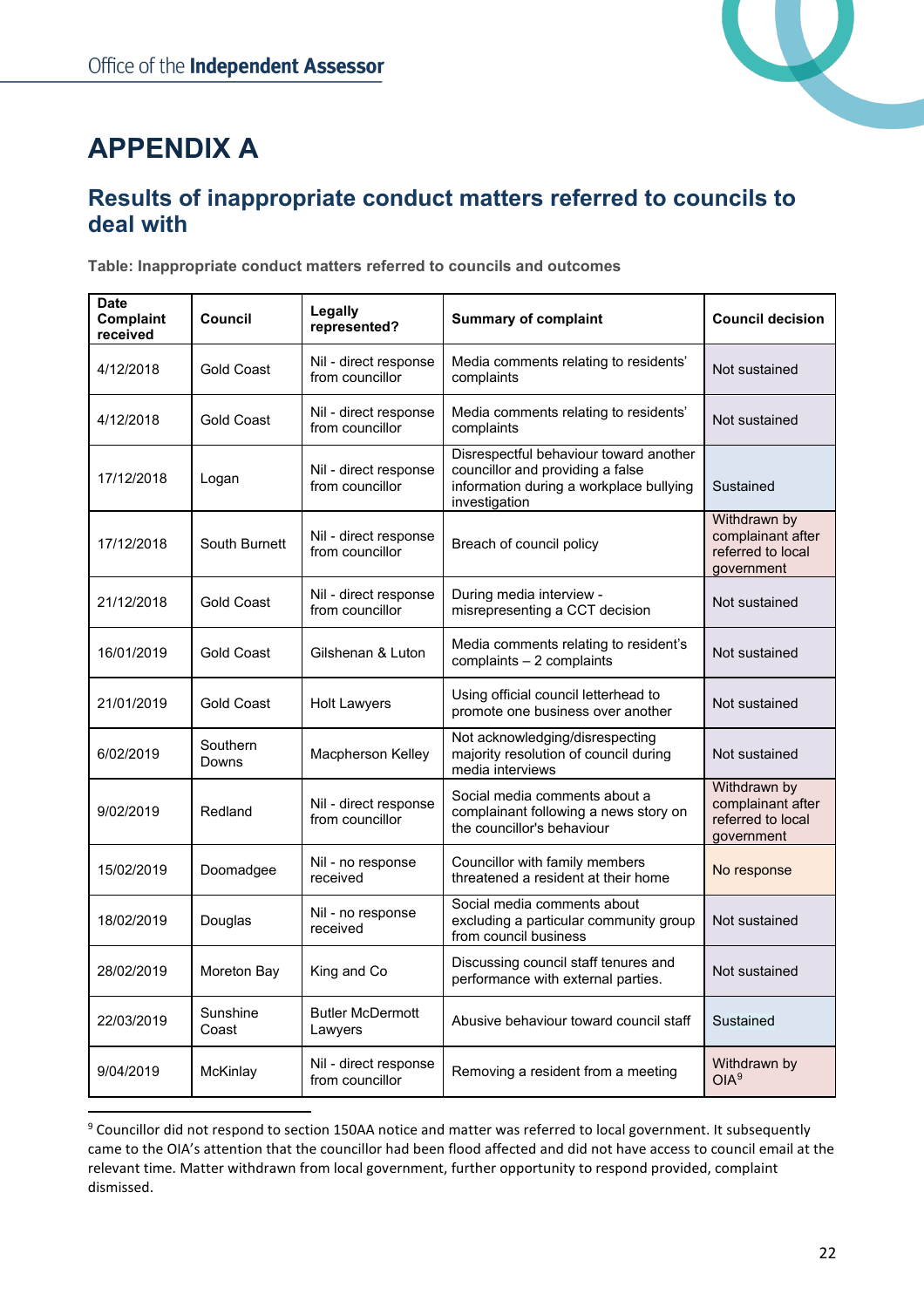17/04/2020 Brisbane Nil - direct response<br>from councillor



| <b>Date</b><br>Complaint<br>received | <b>Council</b>    | Legally<br>represented?                  | <b>Summary of complaint</b>                                                                                    | <b>Council decision</b>                                              |
|--------------------------------------|-------------------|------------------------------------------|----------------------------------------------------------------------------------------------------------------|----------------------------------------------------------------------|
| 9/04/2019                            | Scenic Rim        | Nil - direct response<br>from councillor | Breach of council policy                                                                                       | Council/CCT<br>referred back to<br>OIA as potential<br>misconduct    |
| 3/05/2019                            | Whitsunday        | Nil - no response<br>received            | Making an obscene gesture to another<br>councillor in the council carpark                                      | Withdrawn by<br>complainant after<br>referred to local<br>government |
| 22/05/2019                           | Moreton Bay       | Nil - direct response<br>from councillor | Sexual harassment involving council<br>staff                                                                   | No response                                                          |
| 27/05/2019                           | North Burnett     | Nil - direct response<br>from councillor | Inappropriate comments during a<br>council teleconference                                                      | Not sustained                                                        |
| 27/05/2019                           | North Burnett     | Nil - direct response<br>from councillor | Inappropriate comments during a<br>council teleconference                                                      | Not sustained                                                        |
| 6/06/2019                            | Gold Coast        | <b>Holt Lawyers</b>                      | Sending an inappropriate email based<br>on false allegations to another<br>councillor                          | Not sustained                                                        |
| 21/06/2019                           | Rockhampton       | Nil - direct response<br>from councillor | Inappropriate comments to a council<br>staff member                                                            | Alternate dispute<br>resolution                                      |
| 23/07/2019                           | Tablelands        | Nil - no response<br>received            | Bullying, aggressive and threatening<br>behaviour toward a resident                                            | Not sustained                                                        |
| 4/09/2019                            | Gympie            | Nil - direct response<br>from councillor | Disrespectful media statements about<br>council internal investigations and staff                              | Not sustained                                                        |
| 12/09/2019                           | <b>Gold Coast</b> | Nil - direct response<br>from councillor | Harassing members of a community<br>service by attending the office and<br>alleging they are acting unlawfully | Not sustained                                                        |
| 16/09/2019                           | <b>Gold Coast</b> | Gnech and<br>Associates                  | Failure to moderate defamatory and<br>offensive comments on official<br>councillor Facebook page               | Not sustained                                                        |
|                                      |                   |                                          | OIA initiatives introduced to assist councillors to deal with inappropriate conduct                            |                                                                      |
| 29/09/2019                           | Pormpuraaw        | Nil - direct response<br>from councillor | Inappropriate behaviour toward staff of<br>a community corporation                                             | No response                                                          |
| 13/10/2019                           | Paroo             | Nil - no response<br>received            | Breach of a local law                                                                                          | Sustained                                                            |
| 21/11/2019                           | Bundaberg         | Nil - direct response<br>from councillor | Inappropriate social media comments<br>about a resident                                                        | Sustained                                                            |
| 22/12/2019                           | Southern<br>Downs | Nil - direct response<br>from councillor | Abusive/disrespectful posts about a<br>resident on Facebook                                                    | Sustained                                                            |
| 17/04/2020                           | <b>Brisbane</b>   | Nil - direct response<br>from councillor | Entering a community facility to<br>campaign for election after being told<br>not to attend                    | No response                                                          |
| 17/04/2020                           | <b>Brisbane</b>   | Nil - direct response<br>from councillor | Breach of council policy                                                                                       | No response                                                          |
| 17/04/2020                           | <b>Brisbane</b>   | Nil - direct response<br>from councillor | Obscene and threatening language<br>toward a council employee                                                  | Sustained                                                            |

Inappropriate comments by councillor on official councillor Facebook page Sustained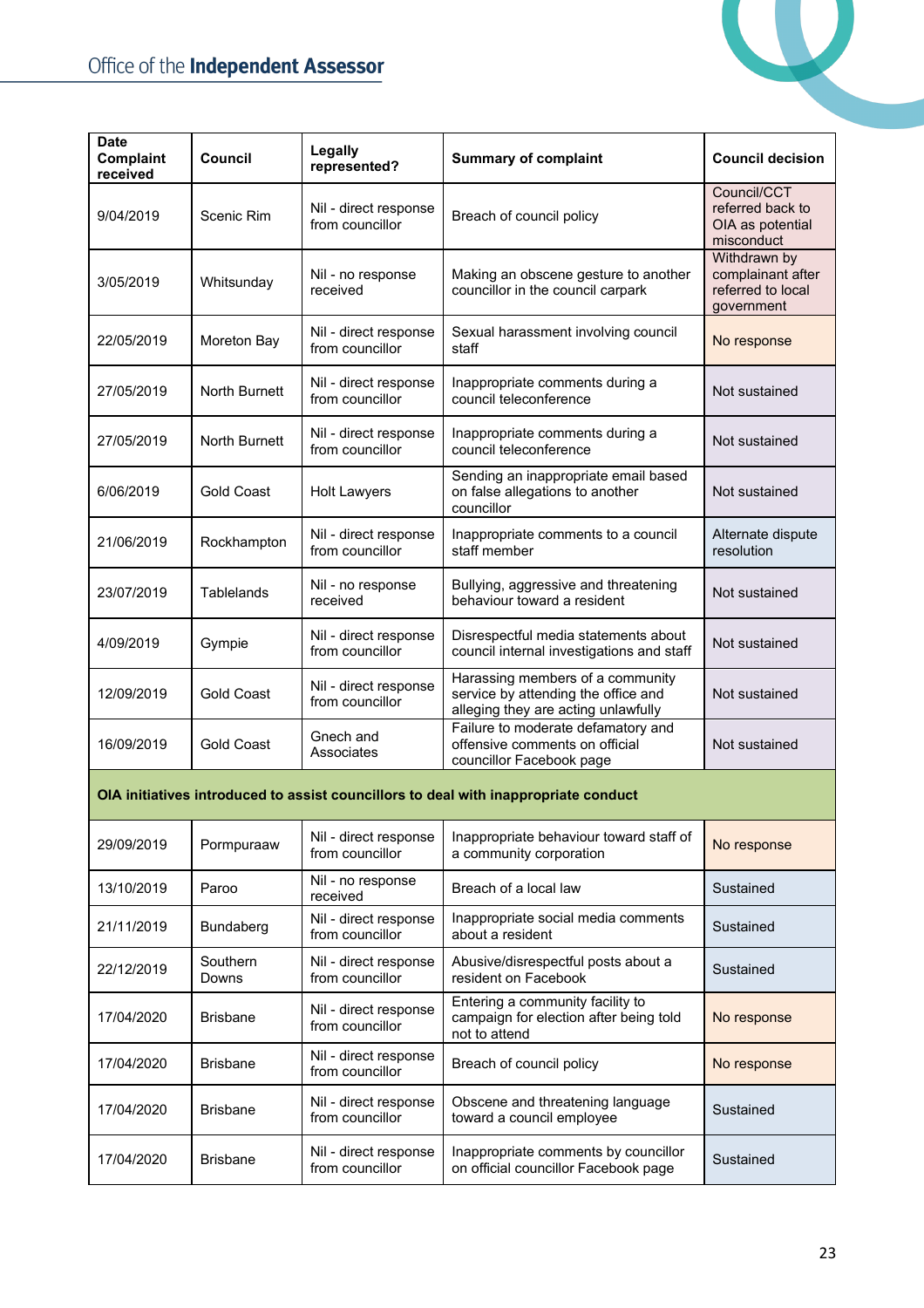

| <b>Date</b><br>Complaint<br>received | <b>Council</b>     | Legally<br>represented?                  | <b>Summary of complaint</b>                                                                                                   | <b>Council decision</b>           |
|--------------------------------------|--------------------|------------------------------------------|-------------------------------------------------------------------------------------------------------------------------------|-----------------------------------|
| 17/04/2020                           | Bundaberg          | Gilshenan & Luton                        | Breach of media policy                                                                                                        | On going                          |
| 27/04/2020                           | Ipswich            | Nil - no response<br>received            | Inappropriate comments in a social<br>media post                                                                              | Sustained                         |
| 28/04/2020                           | Wujal Wujal        | Nil - direct response<br>from councillor | Posting threatening content on<br>Facebook                                                                                    | No response                       |
| 25/05/2020                           | Gympie             | Nil - direct response<br>from councillor | Inappropriate and disrespectful<br>behaviour toward staff                                                                     | On going                          |
| 8/06/2020                            | South Burnett      | Nil - direct response<br>from councillor | Inappropriate and disrespectful<br>comments about one community<br>member to another                                          | Not sustained                     |
| 11/06/2020                           | <b>Brisbane</b>    | Nil - direct response<br>from councillor | Inappropriate comments by councillor<br>on crs official Facebook page.                                                        | Sustained                         |
| 25/06/2020                           | North Burnett      | Nil - direct response<br>from councillor | Disrespectful and sexist behaviour<br>toward another councillor                                                               | Alternative<br>dispute resolution |
| 30/06/2020                           | Gympie             | Nil - direct response<br>from councillor | Abusive behaviour toward council staff                                                                                        | No response                       |
| 7/07/2020                            | Douglas            | Nil - direct response<br>from councillor | During a community meeting raising<br>fists in a fighting stance toward a<br>resident and threatening to hit the<br>resident. | Not sustained                     |
| 13/07/2020                           | Toowoomba          | Nil - direct response<br>from councillor | Disrespectful treatment of a council<br>staff member                                                                          | Sustained                         |
| 27/07/2020                           | Cassowary<br>Coast | Nil - no response<br>received            | Breach council policy                                                                                                         | Sustained                         |
| 7/08/2020                            | Southern<br>Downs  | Nil - direct response<br>from councillor | Inappropriate swearing at another<br>councillor                                                                               | Sustained                         |
| 13/08/2020                           | Tablelands         | Nil - direct response<br>from councillor | Offensive language towards council<br>staff during a councillor briefing                                                      | Sustained                         |
| 15/08/2020                           | <b>Bulloo</b>      | Nil - direct response<br>from councillor | Inappropriate swearing at a council<br>staff member                                                                           | Sustained                         |
| 16/08/2020                           | <b>Brisbane</b>    | Nil - direct response<br>from councillor | Breach council policy                                                                                                         | No response                       |
| 21/08/2020                           | Aurukun            | Nil - no response<br>received            | Inappropriate and disrespectful<br>Facebook post about a council<br>employee                                                  | Sustained                         |
| 26/08/2020                           | Southern<br>Downs  | Nil - direct response<br>from councillor | Abusive statement toward a council<br>staff member who had made a<br>complaint about the councillor's<br>behaviour            | Sustained                         |
| 27/08/2020                           | Barcaldine         | Nil - direct response<br>from councillor | Obscene language toward other<br>councillors - two separate complaints                                                        | Sustained                         |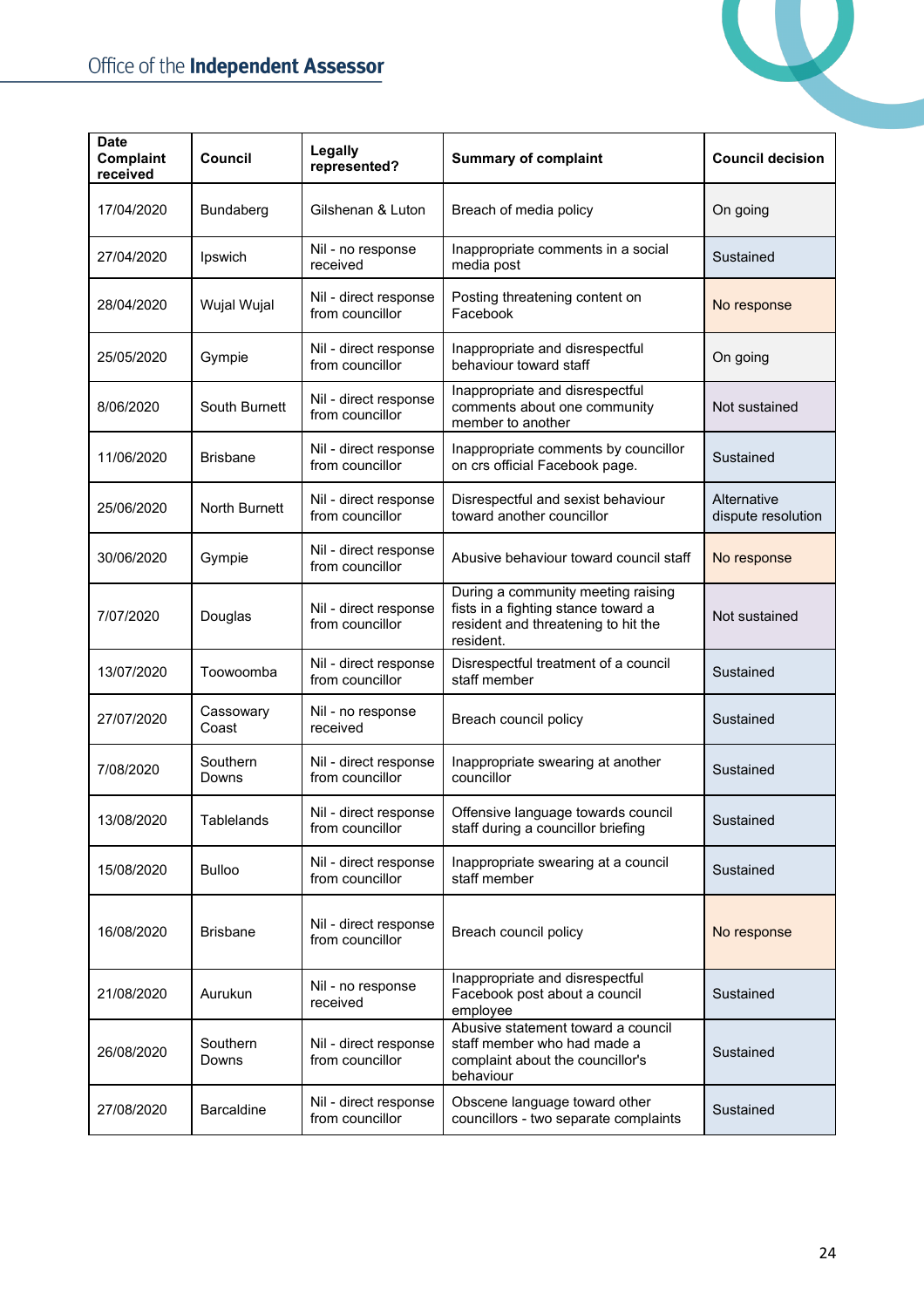

| <b>Date</b><br>Complaint<br>received | <b>Council</b>     | Legally<br>represented?                  | <b>Summary of complaint</b>                                                                                                                      | <b>Council decision</b>                                              |
|--------------------------------------|--------------------|------------------------------------------|--------------------------------------------------------------------------------------------------------------------------------------------------|----------------------------------------------------------------------|
| 27/08/2020                           | Doomadgee          | Nil - no response<br>received            | Threatened staff at a community<br>organisation that the councillor would<br>use their position to remove the<br>organisation from the community | No response                                                          |
| 28/08/2020                           | Moreton Bay        | King and Co                              | Sending abusive and offensive email to<br>staff at a private business using<br>councillor email                                                  | Alternative<br>dispute resolution                                    |
| 7/09/2020                            | Woorabinda         | Nil - no response<br>received            | Failure to treat members of the<br>community with dignity and respect                                                                            | Sustained                                                            |
| 16/09/2020                           | Cairns             | King and Co                              | Inappropriate belittling and abuse of<br>residents on Facebook                                                                                   | No response                                                          |
| 17/09/2020                           | Cassowary<br>Coast | Nil - no response<br>received            | Failure to treat another councillor and<br>their immediate family with respect                                                                   | Not sustained                                                        |
| 18/09/2020                           | Cassowary<br>Coast | Nil - no response<br>received            | Failure to treat another councillor and<br>their immediate family with respect                                                                   | Sustained                                                            |
| 24/09/2020                           | Scenic Rim         | Nil - direct response<br>from councillor | Inappropriate and disrespectful<br>comments to another councillor                                                                                | Not sustained                                                        |
| 26/09/2020                           | Scenic Rim         | Nil - direct response<br>from councillor | Breaching council policy                                                                                                                         | On going                                                             |
| 6/10/2020                            | Logan              | Nil - direct response<br>from councillor | Using a fictitious Facebook account to<br>make statements about a resident that<br>would damage their reputation                                 | Sustained                                                            |
| 15/10/2020                           | Gympie             | Nil - direct response<br>from councillor | Inappropriate and offensive post on<br>Facebook                                                                                                  | No response                                                          |
| 16/10/2020                           | <b>Tablelands</b>  | Nil - direct response<br>from councillor | Aggressive behaviour towards the<br>CEO                                                                                                          | Not sustained                                                        |
| 29/10/2020                           | North Burnett      | Nil - direct response<br>from councillor | Abusive behaviour toward a traffic<br>controller at roadworks                                                                                    | Sustained                                                            |
| 3/11/2020                            | Scenic Rim         | Nil - direct response<br>from councillor | Failing to participate meaningfully in<br>council meetings                                                                                       | Sustained                                                            |
| 7/11/2020                            | Winton             | Nil - direct response<br>from councillor | Aggressive, intimidating and belligerent<br>behaviour toward council staff                                                                       | Withdrawn by<br>complainant after<br>referred to local<br>government |
| 12/11/2020                           | Scenic Rim         | Nil - direct response<br>from councillor | Failing to follow standing orders when<br>presenting a petition to council                                                                       | Not sustained                                                        |
| 13/11/2020                           | <b>Brisbane</b>    | Nil - direct response<br>from councillor | Inappropriate comments to another<br>councillor                                                                                                  | No response                                                          |
| 20/11/2020                           | Moreton Bay        | Nil - no response<br>received            | Breach of privacy policy by forwarding<br>a resident's email to another<br>community organisation                                                | Alternative<br>dispute resolution                                    |
| 27/11/2020                           | Logan              | Nil - direct response<br>from councillor | False and misleading statements on<br>Facebook                                                                                                   | Not sustained                                                        |
| 27/11/2020                           | Scenic Rim         | Nil - direct response<br>from councillor | Bullying, intimidation and harassment<br>toward council employees                                                                                | No response                                                          |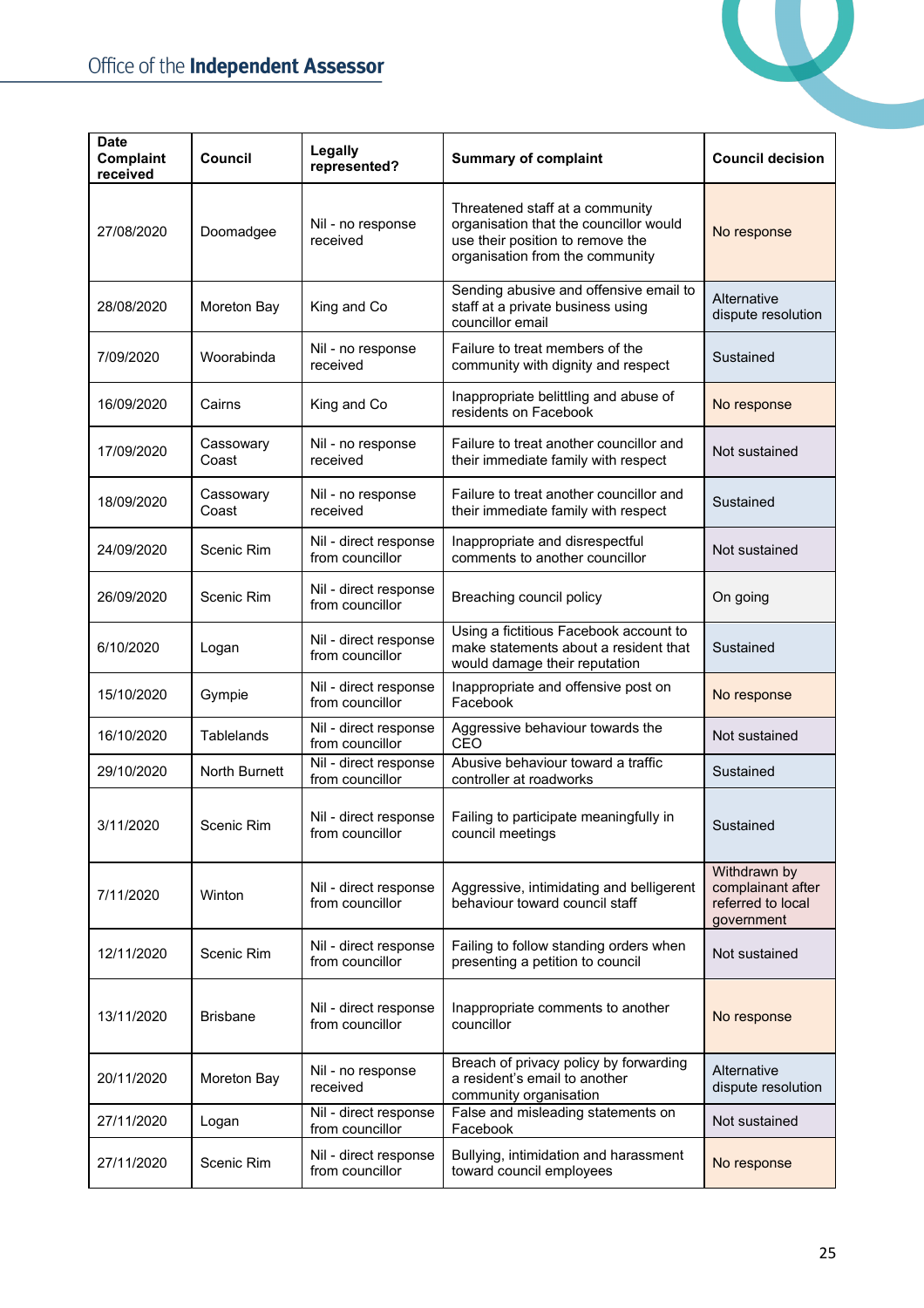

| <b>Date</b><br>Complaint<br>received | Council              | Legally<br>represented?                  | <b>Summary of complaint</b>                                                                                             | <b>Council decision</b>                                              |
|--------------------------------------|----------------------|------------------------------------------|-------------------------------------------------------------------------------------------------------------------------|----------------------------------------------------------------------|
| 27/11/2020                           | South Burnett        | Nil - direct response<br>from councillor | Breach section 3.1 code of conduct -<br>Facebook post                                                                   | Sustained                                                            |
| 9/12/2020                            | Cassowary<br>Coast   | Nil - direct response<br>from councillor | Speaking publicly against a council<br>resolution to undermine the position of<br>another councillor                    | Sustained                                                            |
| 10/12/2020                           | Gympie               | Nil - direct response<br>from councillor | Personal attack on a former employee<br>via Facebook                                                                    | No response                                                          |
| 11/12/2020                           | <b>Tablelands</b>    | Nil - direct response<br>from councillor | Encouraging residents to liaise with<br>landholders to use a public road<br>contrary to resolution of council           | Not sustained                                                        |
| 11/12/2020                           | Tablelands           | Nil - direct response<br>from councillor | Encouraging residents to use a public<br>road contrary to resolution of council                                         | No response                                                          |
| 17/12/2020                           | Southern<br>Downs    | Nil - direct response<br>from councillor | Inappropriate and aggressive<br>behaviour towards another councillor<br>after a council meeting                         | Withdrawn by<br>complainant after<br>referred to local<br>government |
| 25/01/2021                           | Doomadgee            | Nil - no response<br>received            | Neighbourhood dispute culminating in<br>a fight involving a councillor                                                  | No response                                                          |
| 28/01/2021                           | <b>Fraser Coast</b>  | Nil - direct response<br>from councillor | Regular failure to attend council<br>meetings, workshops and briefings                                                  | Not sustained                                                        |
| 2/02/2021                            | Central<br>Highlands | Nil - direct response<br>from councillor | Abusive and threatening behaviour<br>toward a council staff member during a<br>briefing session                         | Sustained                                                            |
| 9/02/2021                            | Cassowary<br>Coast   | Nil - direct response<br>from councillor | Inappropriately interrupting a guest<br>speaking at a councillor briefing and<br>being offensive to another councillor. | Sustained                                                            |
| 10/02/2021                           | Mareeba              | Nil - direct response<br>from councillor | Sharing racist and discriminatory<br>material posted on Facebook                                                        | Sustained                                                            |
| 31/03/2021                           | <b>Gold Coast</b>    | <b>Holt Lawyers</b>                      | Media comments said to involve racial<br>stereotyping                                                                   | On going                                                             |
| 31/03/2021                           | Scenic Rim           | Nil - direct response<br>from councillor | Disrespectful behaviour toward the<br>President of a community organisation<br>during a council function                | On going                                                             |
| 1/04/2021                            | Scenic Rim           | Nil - direct response<br>from councillor | Inappropriate email to a resident that<br>criticised a member of council staff                                          | On going                                                             |
| 7/04/2021                            | Scenic Rim           | Nil - direct response<br>from councillor | Breach of council policy                                                                                                | On going                                                             |
| 12/04/2021                           | Scenic Rim           | Nil - direct response<br>from councillor | Not acknowledging decision of council<br>or stating views expressed were own<br>personal views.                         | On going                                                             |
| 12/04/2021                           | Scenic Rim           | Nil - direct response<br>from councillor | Disrespectful and false accusations<br>toward a council staff member                                                    | On going                                                             |
| 23/04/2021                           | Townsville           | Nil - direct response<br>from councillor | Inappropriate abusive behaviour<br>stemming from a personal<br>disagreement                                             | On going                                                             |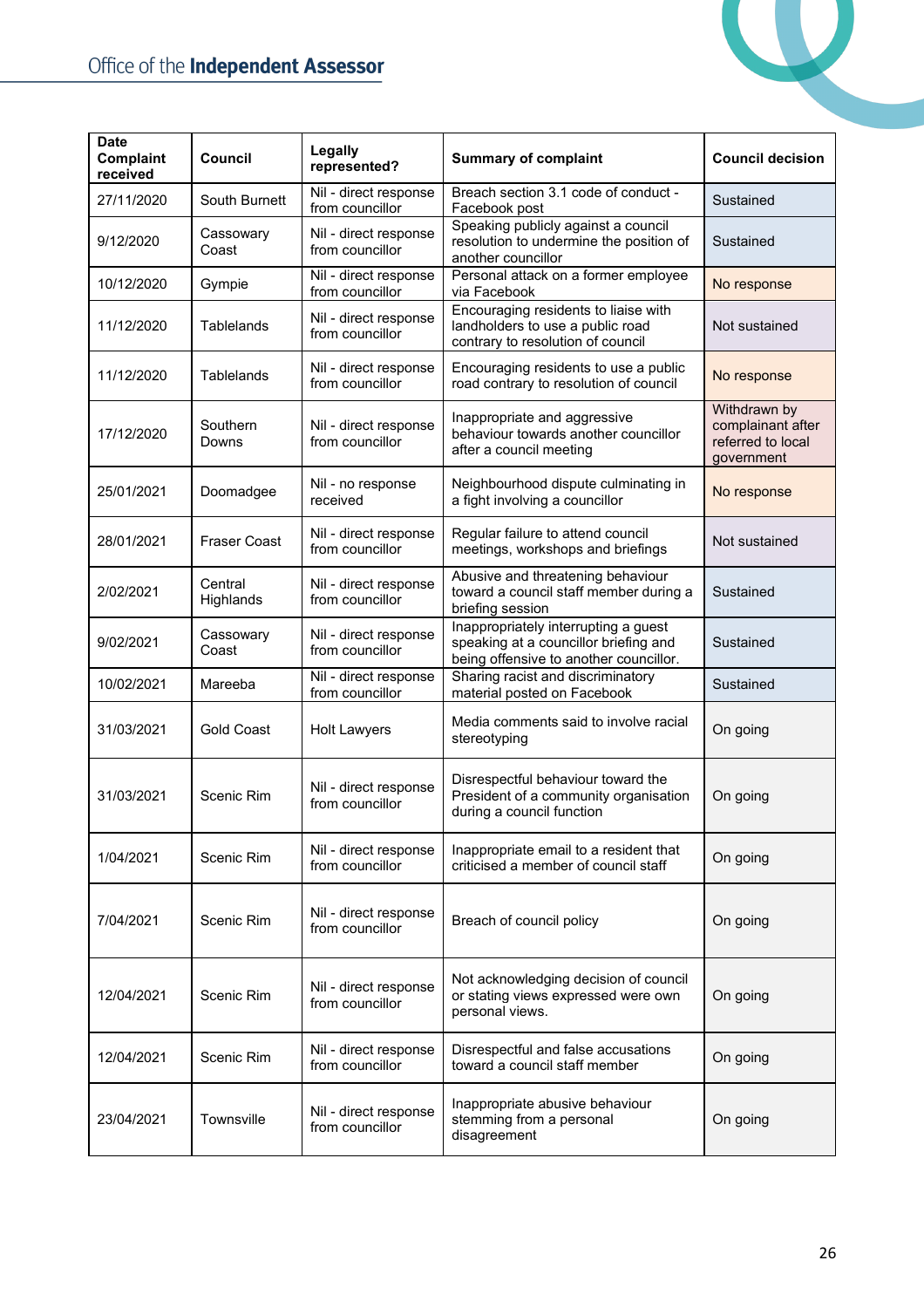

| <b>Date</b><br>Complaint<br>received | <b>Council</b>                 | Legally<br>represented?                  | <b>Summary of complaint</b>                                                                                                    | <b>Council decision</b> |
|--------------------------------------|--------------------------------|------------------------------------------|--------------------------------------------------------------------------------------------------------------------------------|-------------------------|
| 5/05/2021                            | <b>Brisbane</b>                | Reveal Legal                             | Councillor was subject to four orders of<br>unsuitable meeting conduct within a<br>period of twelve months                     | On going                |
| 10/05/2021                           | Livingstone                    | Nil - direct response<br>from councillor | Sending an inappropriate email to a<br>resident that brings council into<br>disrepute                                          | On going                |
| 22/06/2021                           | Kowanyama                      | Nil - by phone                           | Abusive, offensive and threatening<br>language towards staff at a local health<br>clinic                                       | On going                |
| 2/07/2021                            | Townsville                     | Nil - direct response<br>from councillor | Inappropriate misleading comments<br>about council officers and the CEO in a<br>public meeting                                 | On going                |
| 23/07/2021                           | Kowanyama                      | Nil - by phone                           | Breach of the Code of Conduct when<br>providing advice to a council employee<br>about dealing with a complaint about<br>racism | Sustained               |
| 24/08/2021                           | Livingstone                    | Nil - direct response<br>from councillor | Unfairly criticising council officers in a<br>media article                                                                    | On going                |
| 26/08/2021                           | <b>Brisbane</b>                | Gilshenan & Luton                        | Inappropriate behaviour toward a<br>resident at a community function                                                           | On going                |
| 1/09/2021                            | <b>Brisbane</b>                | Gilshenan & Luton                        | Breach of the Act through an email<br>attempting to direct council staff                                                       | On going                |
| 15/09/2021                           | <b>Torres Strait</b><br>Island | Nil - by phone                           | Twice made an offensive gesture<br>towards residents in public street                                                          | On going                |
| 22/09/2021                           | Southern<br>Downs              | Nil - direct response<br>from councillor | Abusing staff at a store                                                                                                       | On going                |
| 15/10/2021                           | Mornington                     | <b>Bottoms English</b><br>Lawyers        | Inappropriate posts on Facebook                                                                                                | On going                |
| 21/10/2021                           | Southern<br>Downs              | Nil - direct response<br>from councillor | Use of inappropriate language toward<br>another councillor outside a council<br>meeting                                        | On going                |
| 27/10/2021                           | <b>Brisbane</b>                | Nil - direct response<br>from councillor | Breach of council policy                                                                                                       | On going                |
| 3/11/2021                            | Hinchinbrook                   | Nil - no response<br>received            | Breach of council policy, self-referred                                                                                        | Sustained               |
| 12/11/2021                           | Livingstone                    | Nil - direct response<br>from councillor | Sending an insulting and disparaging<br>email to council officer                                                               | On going                |
| 16/11/2021                           | Gold Coast                     | Bennett & Philp<br>Lawyers               | Inappropriate language on Facebook                                                                                             | On going                |
| 17/11/2021                           | Mount Isa                      | Nil - direct response<br>from councillor | Breach of council policy                                                                                                       | On going                |